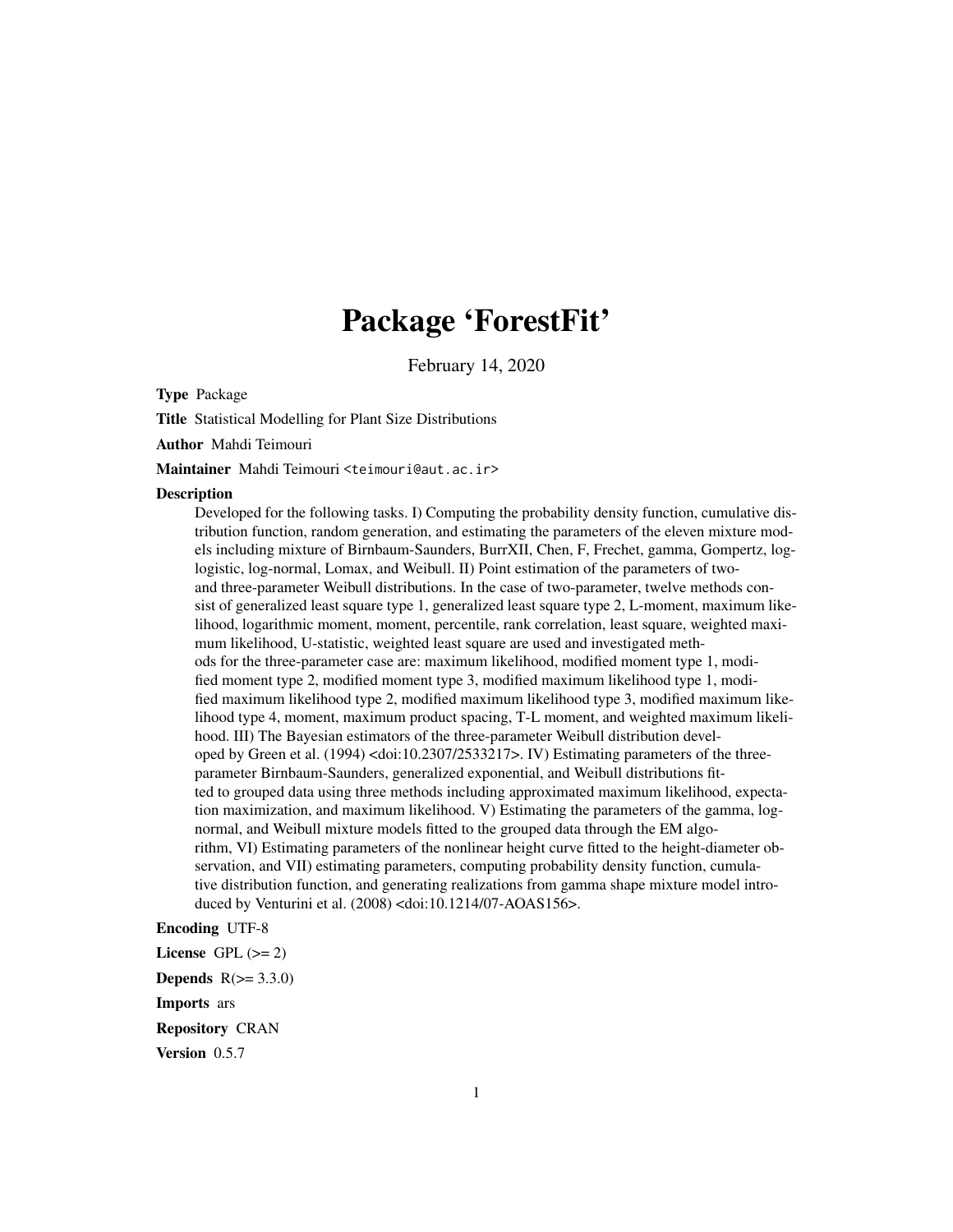<span id="page-1-0"></span>

Date 2020-02-14 LazyData yes NeedsCompilation no Date/Publication 2020-02-13 23:00:05 UTC

# R topics documented:

|           |  |  | $\mathcal{D}$  |
|-----------|--|--|----------------|
|           |  |  | 3              |
|           |  |  | $\overline{4}$ |
|           |  |  | -6             |
|           |  |  | -7             |
|           |  |  |                |
|           |  |  |                |
|           |  |  |                |
|           |  |  |                |
|           |  |  |                |
|           |  |  |                |
|           |  |  |                |
|           |  |  |                |
|           |  |  |                |
|           |  |  |                |
|           |  |  |                |
| <b>SW</b> |  |  |                |
|           |  |  |                |
| Index     |  |  | 26             |

DBH *Trees height and diameter at breast height*

# Description

The DBH data contains the diameter at breast height (dbh), height and condition data for all trees centered in 108 plots of size 0.2 hectare immediately following a single prescribed burn and also following three 5-yr (year) interval reburns (four burns total) and a single 15-yr interval reburn (two burns total) and associated treatment information. The trees information were established from mixed ponderosa pine (Pinus ponderosa Dougl. ex Laws.) that contained scattered western junipers (Juniperus occidentalis Hook.). The plots were located in the Malheur National Forest on the southern end of the Blue Mountains near Burns, Oregon, USA.

## Usage

data(DBH)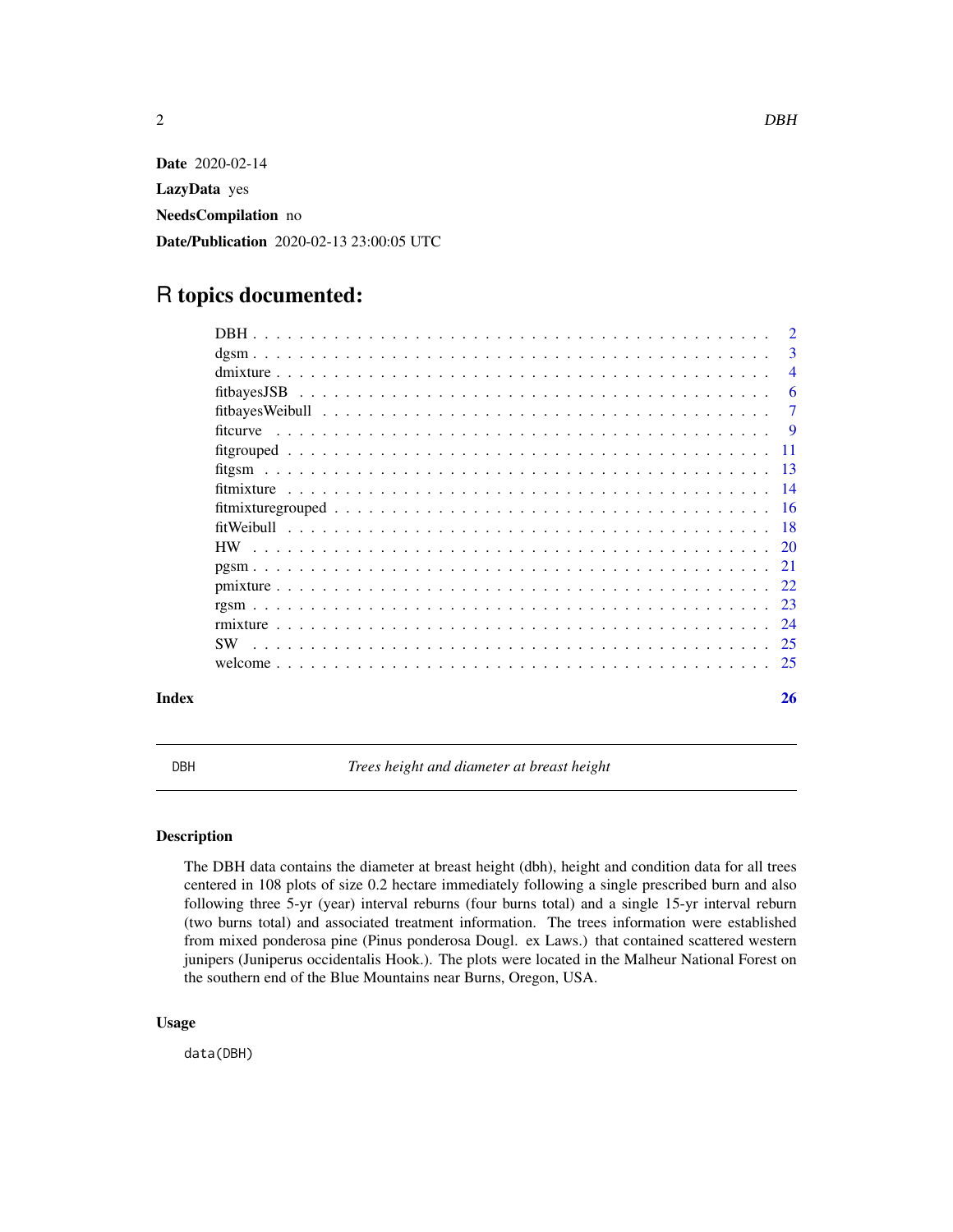#### <span id="page-2-0"></span>dgsm 3

# Format

A text file with 5732 observations from 17 variables related of trees characteristics such as dbh and height.

#### Source

B. K., Kerns, D. J., Westlind, and M. A. Day. 2017. Season and interval of burning and cattle exclusion in the southern blue mountains, oregon: Overstory tree height, diameter and growth. Forest Service Research Data Archive, https://doi.org/10.2737/RDS-2017-0041.

# References

B. K., Kerns, D. J., Westlind, and M. A. Day. 2017. Season and interval of burning and cattle exclusion in the southern blue mountains, oregon: Overstory tree height, diameter and growth. Forest Service Research Data Archive, https://doi.org/10.2737/RDS-2017-0041.

dgsm *Computing probability density function of the gamma shape mixture model*

#### Description

Computes probability density function (pdf) of the gamma shape mixture (GSM) model. The general form for the pdf of the GSM model is given by

$$
f(x,\Theta) = \sum_{j=1}^{K} \omega_j \frac{\beta^j}{\Gamma(j)} x^{j-1} \exp(-\beta x),
$$

where  $\Theta = (\omega_1, \ldots, \omega_K, \beta)^T$  is the parameter vector and known constant K is the number of components. The vector of mixing parameters is given by  $\omega = (\omega_1, \dots, \omega_K)^T$  where  $\omega_j$ s sum to one, i.e.,  $\sum_{j=1}^{K} \omega_j = 1$ . Here  $\beta$  is the rate parameter that is equal for all components.

#### Usage

dgsm(data, omega, beta, log = FALSE)

# Arguments

| data  | Vector of observations.               |
|-------|---------------------------------------|
| omega | Vector of the mixing parameters.      |
| beta  | The rate parameter.                   |
| log   | If TRUE, then $log(pdf)$ is returned. |

# Value

A vector of the same length as data, giving the pdf of the GSM model.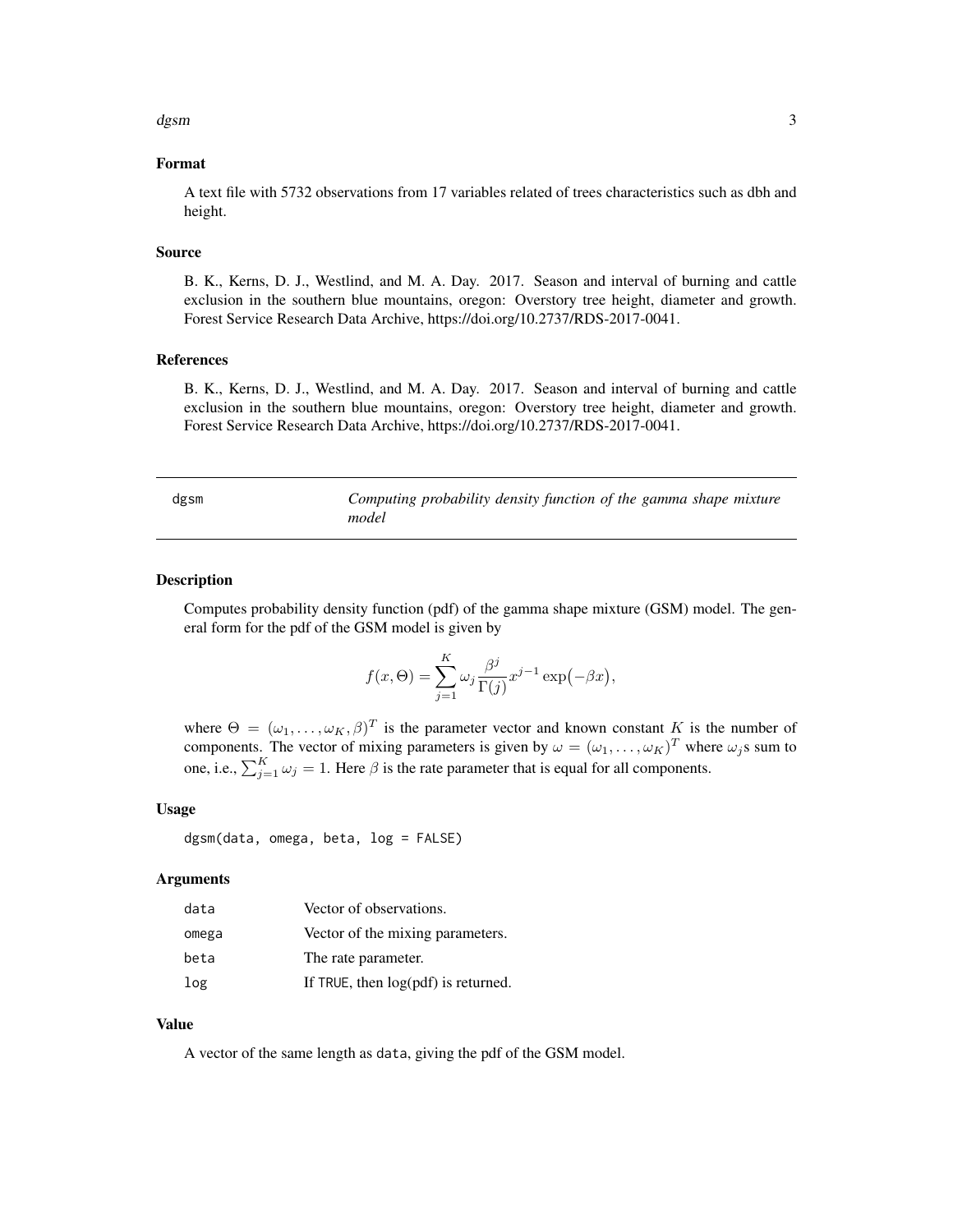# <span id="page-3-0"></span>Author(s)

Mahdi Teimouri

#### References

S. Venturini, F. Dominici, and G. Parmigiani, 2008. Gamma shape mixtures for heavy-tailed distributions, *The Annals of Applied Statistics*, 2(2), 756–776.

# Examples

```
data<-seq(0,20,0.1)
omega<-c(0.05, 0.1, 0.15, 0.2, 0.25, 0.25)
beta<-2
dgsm(data, omega, beta)
```
dmixture *Computing probability density function of the well-known mixture models*

#### Description

Computes probability density function (pdf) of the mixture model. The general form for the pdf of the mixture model is given by

$$
f(x,\Theta) = \sum_{j=1}^{K} \omega_j f_j(x,\theta_j),
$$

where  $\Theta = (\theta_1, \dots, \theta_K)^T$ , is the whole parameter vector,  $\theta_j$  for  $j = 1, \dots, K$  is the parameter space of the j-th component, i.e.  $\theta_j = (\alpha_j, \beta_j)^T$ ,  $f_j(., \theta_j)$  is the pdf of the j-th component, and known constant  $K$  is the number of components. The vector of mixing parameters is given by  $\omega = (\omega_1, \dots, \omega_K)^T$  where  $\omega_j$ s sum to one, i.e.,  $\sum_{j=1}^K \omega_j = 1$ . Parameters  $\alpha_j$  and  $\beta_j$  are the shape and scale parameters of the  $j$ -th component or both are the shape parameters. In the latter case, the parameters  $\alpha$  and  $\beta$  are called the first and second shape parameters, respectively. We note that the constants  $\omega_j$ s sum to one, i.e.  $\sum_{j=1}^K \omega_j = 1$ . The families considered for each component include Birnbaum-Saunders, Burr type XII, Chen, F, Frechet, Gamma, Gompertz, Log-normal, Log-logistic, Lomax, skew-normal, and Weibull with pdf given by the following.

• Birnbaum-Saunders

$$
f(x,\theta) = \frac{\sqrt{\frac{x}{\beta}} + \sqrt{\frac{\beta}{x}}}{2\alpha x} \phi \left( \frac{\sqrt{\frac{x}{\beta}} - \sqrt{\frac{\beta}{x}}}{\alpha} \right),
$$

• Burr XII

$$
f(x,\theta) = \alpha \beta x^{\alpha-1} \left(1 + x^{\alpha}\right)^{-\beta - 1},
$$

• Chen

$$
f(x,\theta) = \alpha \beta x^{\alpha} \exp(x^{\alpha}) \exp\{-\beta \exp(x^{\alpha}) + \beta\},\
$$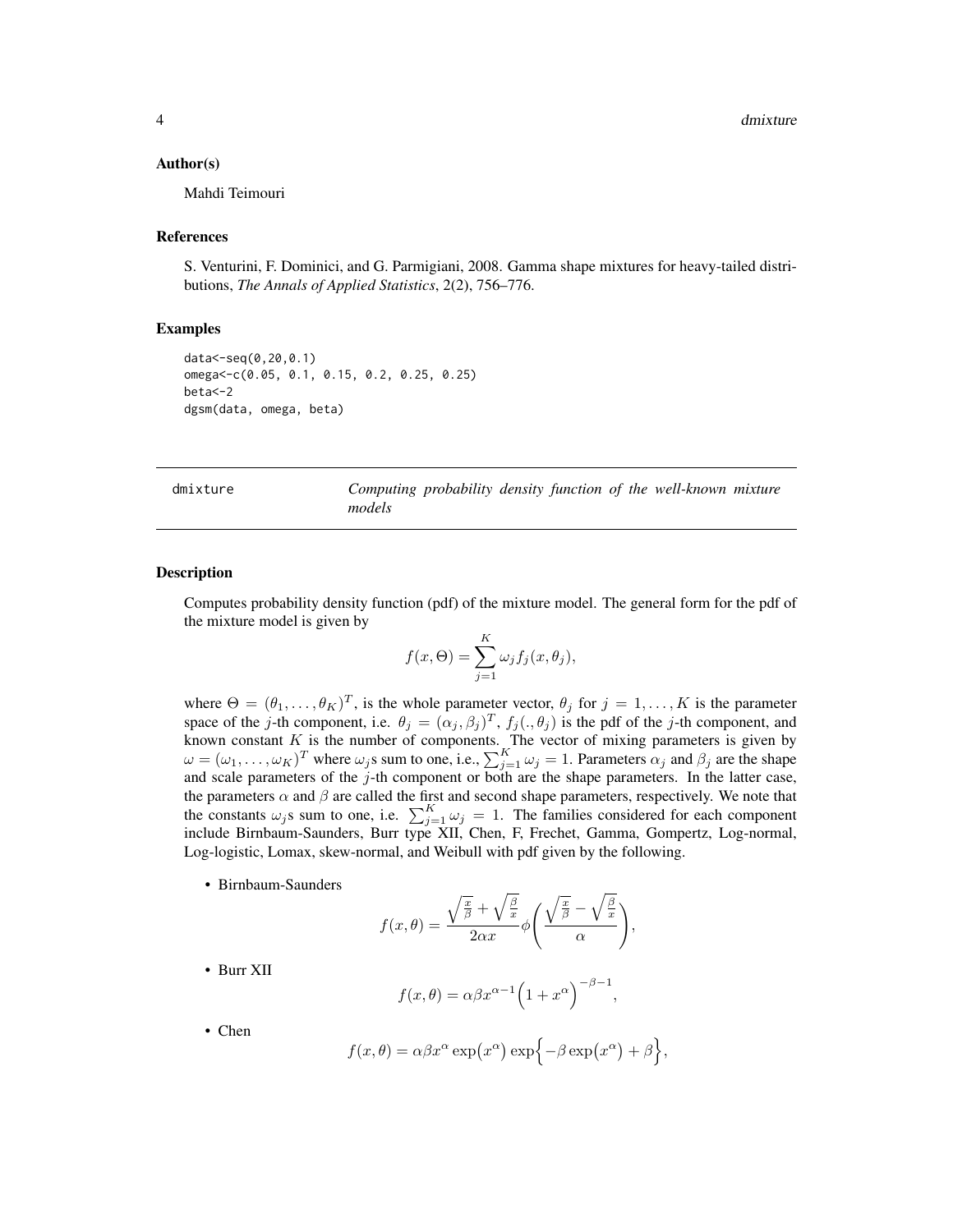#### dmixture 5

• F

$$
f(x,\theta) = \frac{\Gamma\left(\frac{\alpha+\beta}{2}\right)}{\Gamma\left(\frac{\alpha}{2}\right)\Gamma\left(\frac{\beta}{2}\right)} \left(\frac{\alpha}{\beta}\right)^{\frac{\alpha}{2}} x^{\frac{\alpha}{2}-1} \left(1+\frac{\alpha}{\beta}x\right)^{-\frac{\alpha+\beta}{2}},
$$

• Frechet

$$
f(x,\theta) = \frac{\alpha}{\beta} \left(\frac{x}{\beta}\right)^{-\alpha-1} \exp\left\{-\left(\frac{x}{\beta}\right)^{-\alpha}\right\},\,
$$

• gamma

$$
f(x,\theta) = [\beta^{\alpha} \Gamma(\alpha)]^{-1} x^{\alpha-1} \exp(-\frac{x}{\beta}),
$$

• Gompertz

$$
f(x,\theta) = \beta \exp(\alpha x) \exp\left\{\frac{\beta \exp(\alpha x) - 1}{\alpha}\right\},\,
$$

• log-logistic

$$
f(x,\theta) = \frac{\alpha}{\beta^{\alpha}} x^{\alpha-1} \left[ \left( \frac{x}{\beta} \right)^{\alpha} + 1 \right]^{-2},
$$

• log-normal

$$
f(x,\theta) = (\sqrt{2\pi}\beta x)^{-1} \exp\left\{-\frac{1}{2}\left(\frac{\log x - \alpha}{\beta}\right)^2\right\},\
$$

• Lomax

$$
f(x,\theta) = \frac{\alpha\beta}{(1+\alpha x)^{\beta+1}},
$$

• skew-normal

$$
f(x,\theta) = 2\phi\left(\frac{x-\alpha}{\beta}\right)\Phi\left(\lambda\frac{x-\alpha}{\beta}\right),\,
$$

• Weibull

$$
f(x,\theta) = \frac{\alpha}{\beta} \left(\frac{x}{\beta}\right)^{\alpha-1} \exp\left\{-\left(\frac{x}{\beta}\right)^{\alpha}\right\},\
$$

where  $\theta = (\alpha, \beta)$ . In the skew-normal case,  $\phi(.)$  and  $\Phi(.)$  are the density and distribution functions of the standard normal distribution, respectively.

# Usage

dmixture(data, g, K, param)

# Arguments

| data  | Vector of observations.                                                                                                                                                              |
|-------|--------------------------------------------------------------------------------------------------------------------------------------------------------------------------------------|
| g     | Name of the family including "birnbaum-saunders", "burrxii", "chen", "f",<br>"Frechet", "gamma", "gompetrz", "log-normal", "log-logistic", "lomax",<br>"skew-normal", and "weibull". |
| K     | Number of components.                                                                                                                                                                |
| param | Vector of the $\omega$ , $\alpha$ , $\beta$ , and $\lambda$ .                                                                                                                        |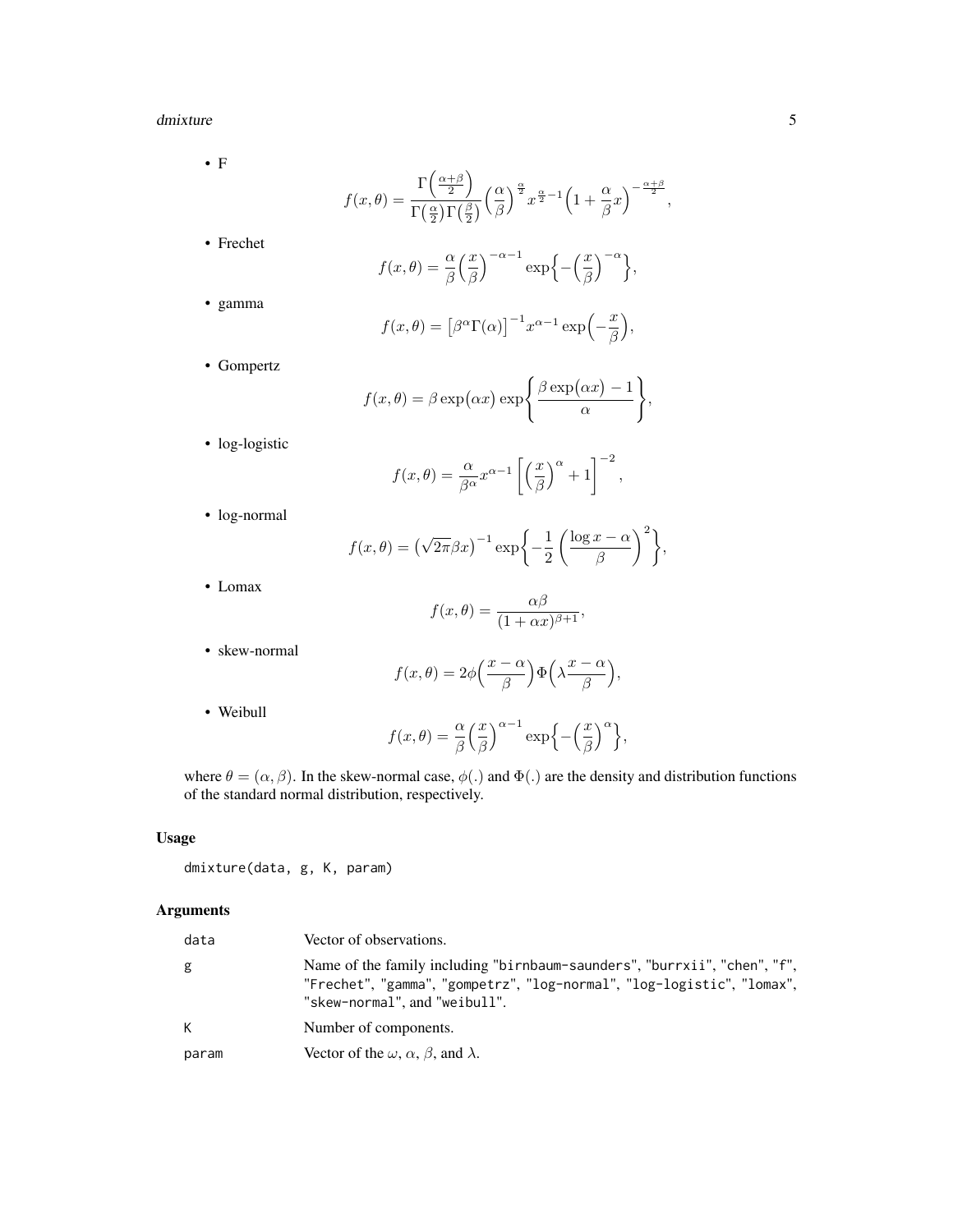# <span id="page-5-0"></span>Details

For the skew-normal case,  $\alpha$ ,  $\beta$ , and  $\lambda$  are the location, scale, and skewness parameters, respectively.

#### Value

A vector of the same length as data, giving the pdf of the mixture model of families computed at data.

# Author(s)

Mahdi Teimouri

# Examples

```
data<-seq(0,20,0.1)
K < -2weight<-c(0.6,0.4)
alpha < -c(1,2)beta < -c(2,1)param<-c(weight,alpha,beta)
dmixture(data, "weibull", K, param)
```

| fitbayesJSB | Estimating parameters of the Johnson's SB (JSB) distribution using |  |  |  |
|-------------|--------------------------------------------------------------------|--|--|--|
|             | <i>the Bayesian approach</i>                                       |  |  |  |

# Description

Suppose  $x = (x_1, \ldots, x_n)^T$  denotes a vector of n independent observations coming from a fourparameter JSB distribution with pdf given by

$$
f(x|\Theta) = \frac{\delta \lambda}{\sqrt{2\pi}(x-\xi)(\lambda+\xi-x)} \exp\left\{-\frac{1}{2}\left[\gamma + \delta \log\left(\frac{x-\xi}{\lambda+\xi-x}\right)\right]^2\right\},\,
$$

where  $\xi < x < \lambda + \xi$  and  $\Theta = (\delta, \gamma, \lambda, \xi)^T$  with  $\delta, \lambda > 0$ ,  $-\infty < \gamma < \infty$ , and  $-\infty < \xi < \infty$ . Using the Bayesian approach, we compute the Bayes' estimators of the JSB distribution parameters.

# Usage

fitbayesJSB(data, n.burn=8000, n.simul=10000)

# Arguments

| data    | Vector of observations.                                                                                                                     |
|---------|---------------------------------------------------------------------------------------------------------------------------------------------|
| n.burn  | Length of the burn-in period, i.e., the point after which Gibbs sampler is sup-<br>posed to attain convergence. By default n. burn is 8000. |
| n.simul | Total numbers of Gibbas sampler iterations. By default n. simul is 10,000.                                                                  |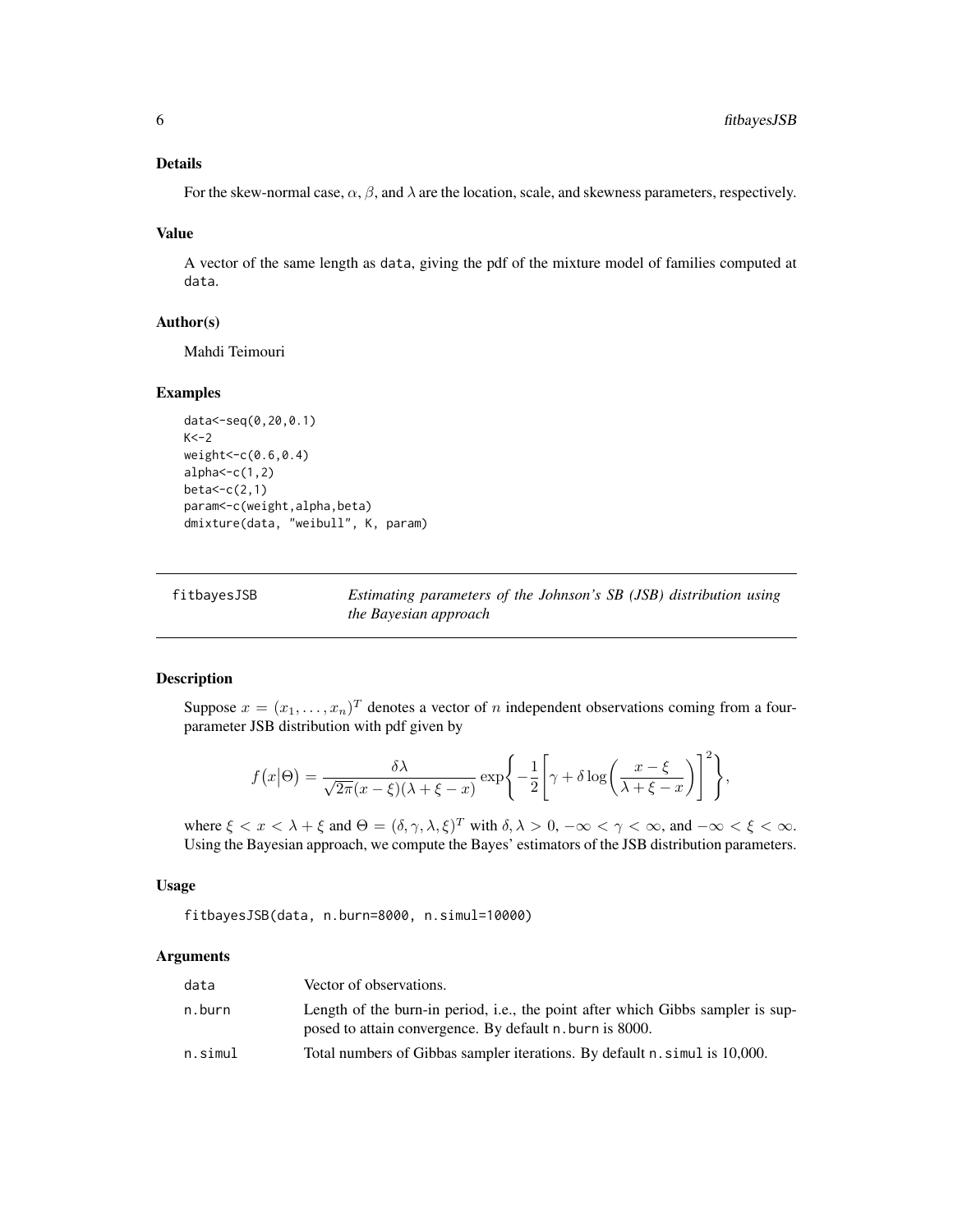# <span id="page-6-0"></span>fitbayesWeibull 7

# Details

The Bayes' estimators are obtained by averaging on the all iterations between n.burn and n.simul.

# Value

A list of objects in two parts as

- 1. Bayes' estimators of the parameters.
- 2. A sequence of four goodness-of-fit measures consist of Anderson-Darling (AD), Cram\'eer-von Misses (CVM), Kolmogorov-Smirnov (KS), and log-likelihood (log-likelihood) statistics.

#### Author(s)

Mahdi Teimouri

# References

N. L. Johnson, 1949. Systems of frequency curves generated by methods of translation, *Biometrika*, 36, 149–176.

L. J. Norman, S. Kotz, and N. Balakrishnan, 1994. *Continuous Univariate Distributions*, volume I, John Wiley & Sons.

# Examples

# Here we use the SW dataset provided by FIA that represents a typical loblolly pine plantation. # As the variable of interest, we fit the JSB ditribution to the diameter at breast height (SW\$DIA) # in inches. data(SW) data<-SW\$DIA

fitbayesJSB(data, n.burn=100, n.simul=200)

fitbayesWeibull *Estimating parameters of the Weibull distribution using the Bayesian approach*

# **Description**

Suppose  $x = (x_1, \dots, x_n)^T$  denotes a vector of n independent observations coming from a threeparameter Weibull distribution. Using the methodology given in Green et al. (1994), we compute the Bayes' estimators of the shape, scale, and location parameters.

# Usage

```
fitbayesWeibull(data, n.burn=8000, n.simul=10000)
```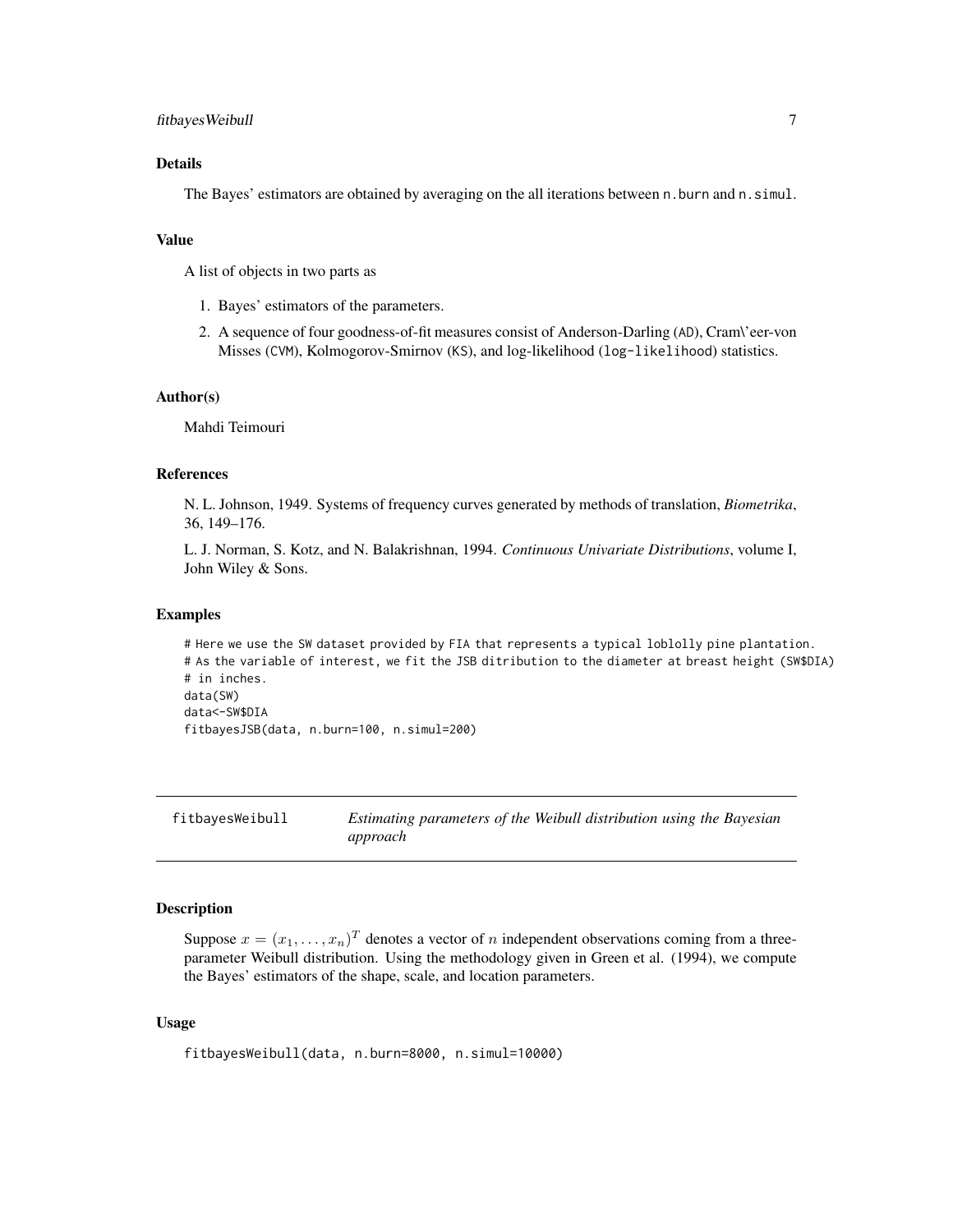# Arguments

| data    | Vector of observations.                                                                                                                     |
|---------|---------------------------------------------------------------------------------------------------------------------------------------------|
| n.burn  | Length of the burn-in period, i.e., the point after which Gibbs sampler is sup-<br>posed to attain convergence. By default n. burn is 8000. |
| n.simul | Total numbers of Gibbas sampler iterations. By default n. simul is 10,000.                                                                  |

# Details

The Bayes' estimators are obtained by averaging on the all iterations between n.burn and n. simul.

# Value

A list of objects in two parts as

- 1. Bayes' estimators of the parameters.
- 2. A sequence of four goodness-of-fit measures consist of Anderson-Darling (AD), Cram\'eer-von Misses (CVM), Kolmogorov-Smirnov (KS), and log-likelihood (log-likelihood) statistics.

#### Note

The methodology used here for computing the Bayes' estimator of the location parameter is different from that used by Green et al. (1994). This means that the location parameter is allowed to be any real value.

# Author(s)

Mahdi Teimouri

#### References

E. J. Green, F. A. R. Jr, A. F. M. Smith, and W. E. Strawderman, 1994. Bayesian estimation for the three-parameter Weibull distribution with tree diameter data, *Biometrics*, 50(1), 254-269.

# Examples

n<-20 alpha<-2 beta<-2 theta<-3 data<-rweibull(n,shape=alpha,scale=beta)+theta fitbayesWeibull(data, n.burn=100, n.simul=200)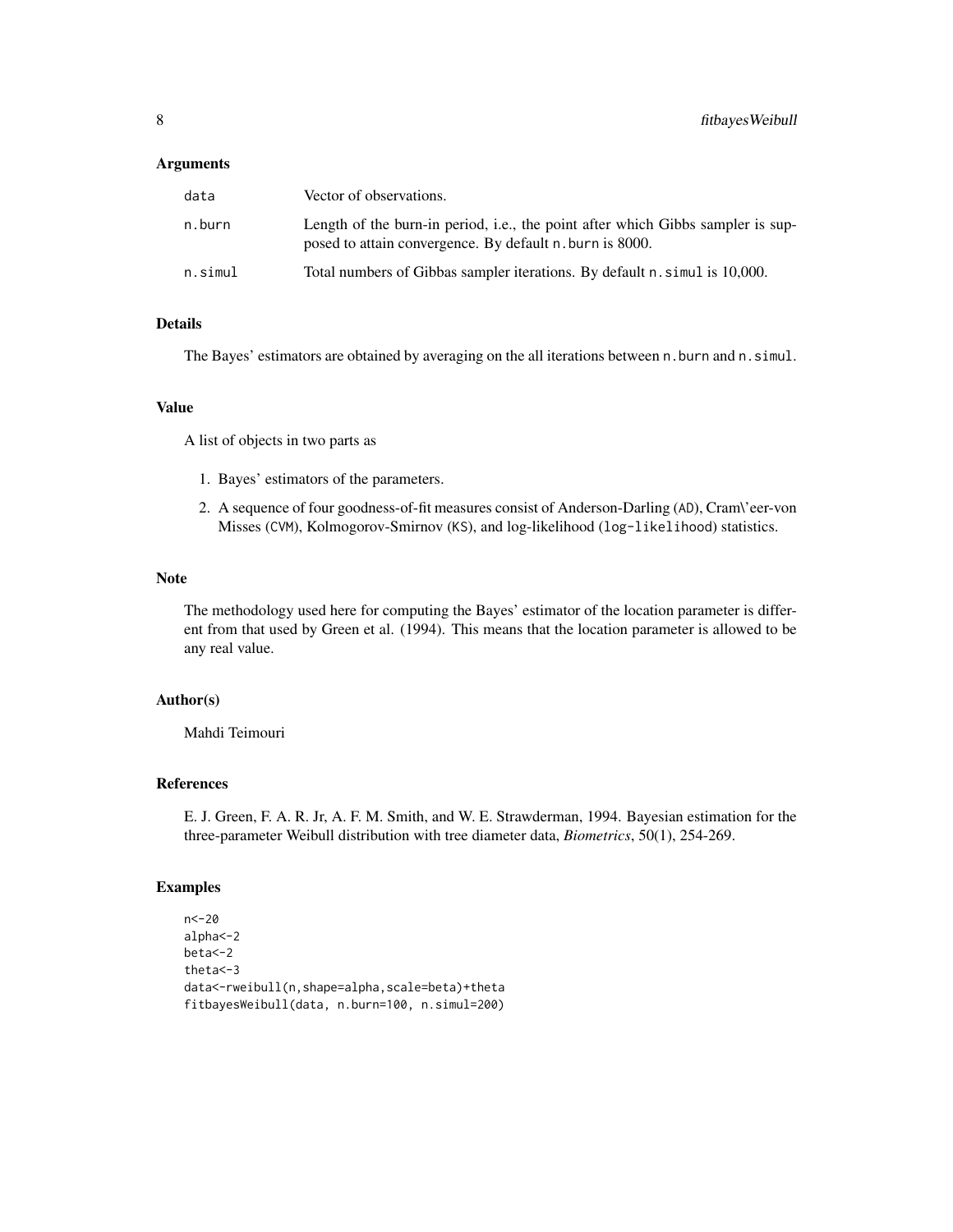<span id="page-8-0"></span>fitcurve *Estimatinng the parameters of the nonlinear curve fitted to the heightdiameter(H-D) observations*

 $\frac{P}{D + \beta_3}$ 

# Description

Estimates the parameters of the nine well-known nine three-parameter nonlinear curves fitted to the height-diameter observations. These nine models are given by the following.

 $H = 1.3 + \beta_1 + \frac{\beta_2}{D}$ 

- Richards (Richards(1959))
- Gompertz (Winsor(1992))

$$
H = 1.3 + \beta_1 e^{-\beta_2 e^{-\beta_3 D}},
$$

• Hossfeld IV (Zeide(1993))

$$
H = 1.3 + \frac{\beta_1}{1 + \frac{1}{\beta_2 D^{\beta_3}}},
$$

• Korf (Flewelling and De Jong(1994))

$$
H = 1.3 + \beta_1 e^{-\beta_2 D^{-\beta_3}},
$$

• logistic (Pearl and Reed (1920))

$$
H = 1.3 + \frac{\beta_1}{1 + \beta_2 e^{-\beta_3 D}},
$$

• Prodan (Prodan(1968))

$$
H = 1.3 + \frac{D^2}{\beta_1 D^2 + \beta_2 D + \beta_3},
$$

• Ratkowsky (Ratkowsky(1990))

$$
H = 1.3 + \beta_1 e^{-\frac{\beta_2}{D + \beta_3}},
$$

• Sibbesen (Huang et al. (1992))

$$
H = 1.3 + \beta_1 D^{\beta_2 D^{-\beta_3}},
$$

• Weibull (Yang et al. (1978))

$$
H = 1.3 + \beta_1 \left( 1 - e^{-\beta_2 D^{\beta_3}} \right),
$$

Usage

fitcurve(h,d,model,starts)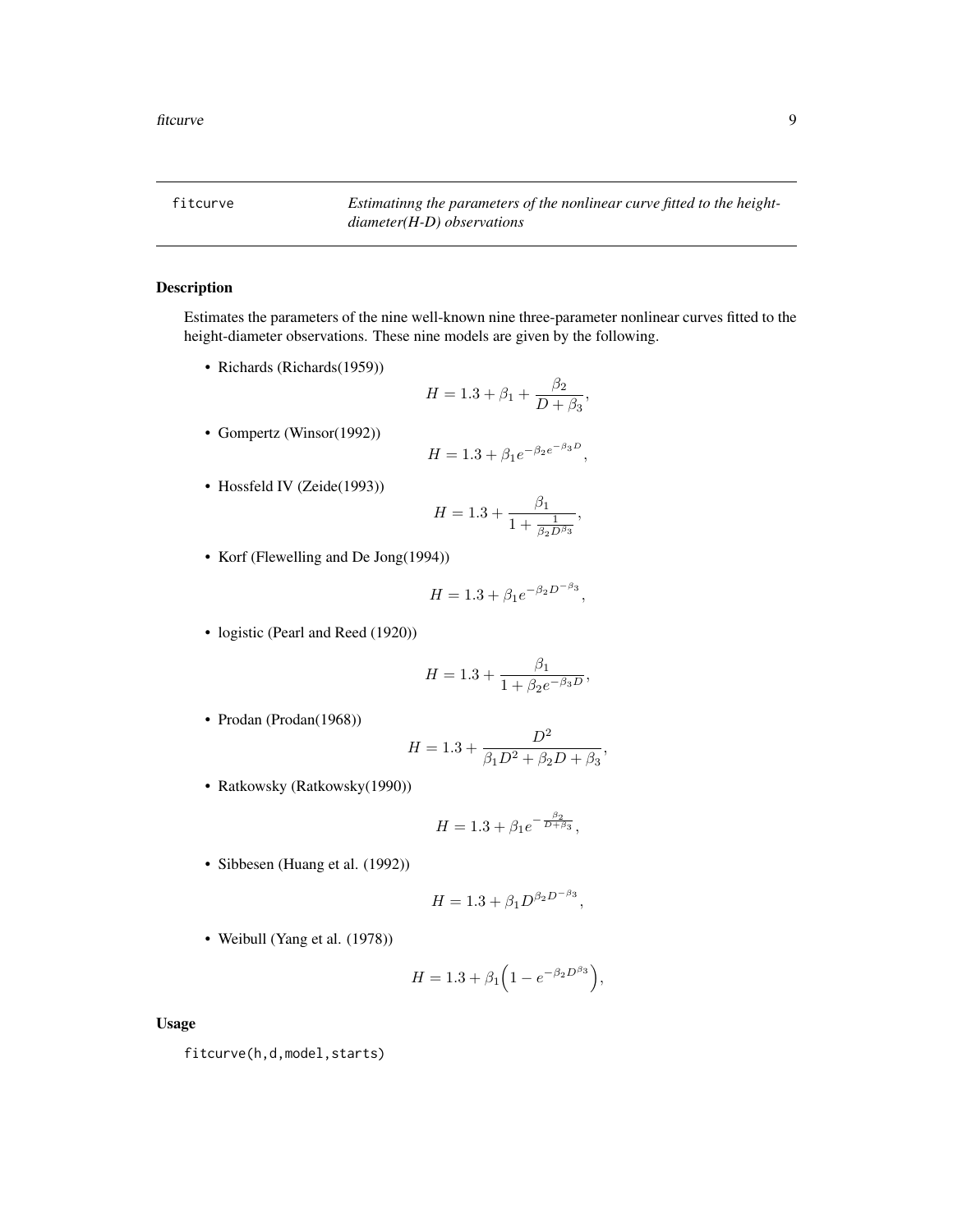#### Arguments

| h.     | Vector of height observations.                                                                                                                              |
|--------|-------------------------------------------------------------------------------------------------------------------------------------------------------------|
| d      | Vector of diameter observations.                                                                                                                            |
| model  | The name of the fitted model including "chapman-richards", "gompertz",<br>"hossfeldiv","korf","logistic","prodan","ratkowsky","Sibbesen", and<br>"weibull". |
| starts | A list of starting values for the parameters $\beta_1$ , $\beta_2$ , and $\beta_3$ .                                                                        |

# Value

A list of objects in four parts as

- 1. Estimated parameters and corresponding summaries including standard errors, computed tstatistics, and p-values.
- 2. Residuals.
- 3. Covariance matrix of the estimated model parameters (coefficients)  $\hat{\beta}_1$ ,  $\hat{\beta}_2$ , and  $\hat{\beta}_3$ .
- 4. Residual standard error, i.e.,  $\hat{\sigma}$ .
- 5. The hieght-diameter scatterplot superimposed by the fitted model.

#### Author(s)

Mahdi Teimouri

# References

J. W. Flewelling and R. De Jong. (1994). Considerations in simultaneous curve fitting for repeated height-diameter measurements, *Canadian Journal of Forest Research*, 24(7), 1408-1414.

S. Huang, S. J. Titus, and D. P. Wiens. 1992. Comparison of nonlinear height±diameter functions for major Alberta tree species. *Canadian Journal of Forest Research*, 22, 1297-1304.

R. Pearl and L. J. Reed. (1920). On the rate of growth of the population of the United States since 1790 and its mathematical representation, *Proceedings of the National Academy of Sciences of the United States of America*, 6(6), 275.

M. Prodan. 1968. The spatial distribution of trees in an area. *Allg. Forst Jagdztg*, 139, 214-217.

D. A. Ratkowsky. 1990. *Handbook of nonlinear regression*, New York, Marcel Dekker, Inc.

F. J. Richards. 1959. A flexible growth function for empirical use. *Journal of Experimental Botany*, 10, 290-300.

S. B. Winsor. 1992. The Gompertz curve as a growth curve. *Proceedings of National Academic Science*, USA, 18, 1-8.

R. C. Yang, A. Kozak, J. H. G. Smith. 1978. The potential of Weibull-type functions as a flexible growth curves. *Canadian Journal of Forest Research*, 8, 424-431.

B. Zeide. 1993. Analysis of growth equation. *Forest Science*, 39, 594-616.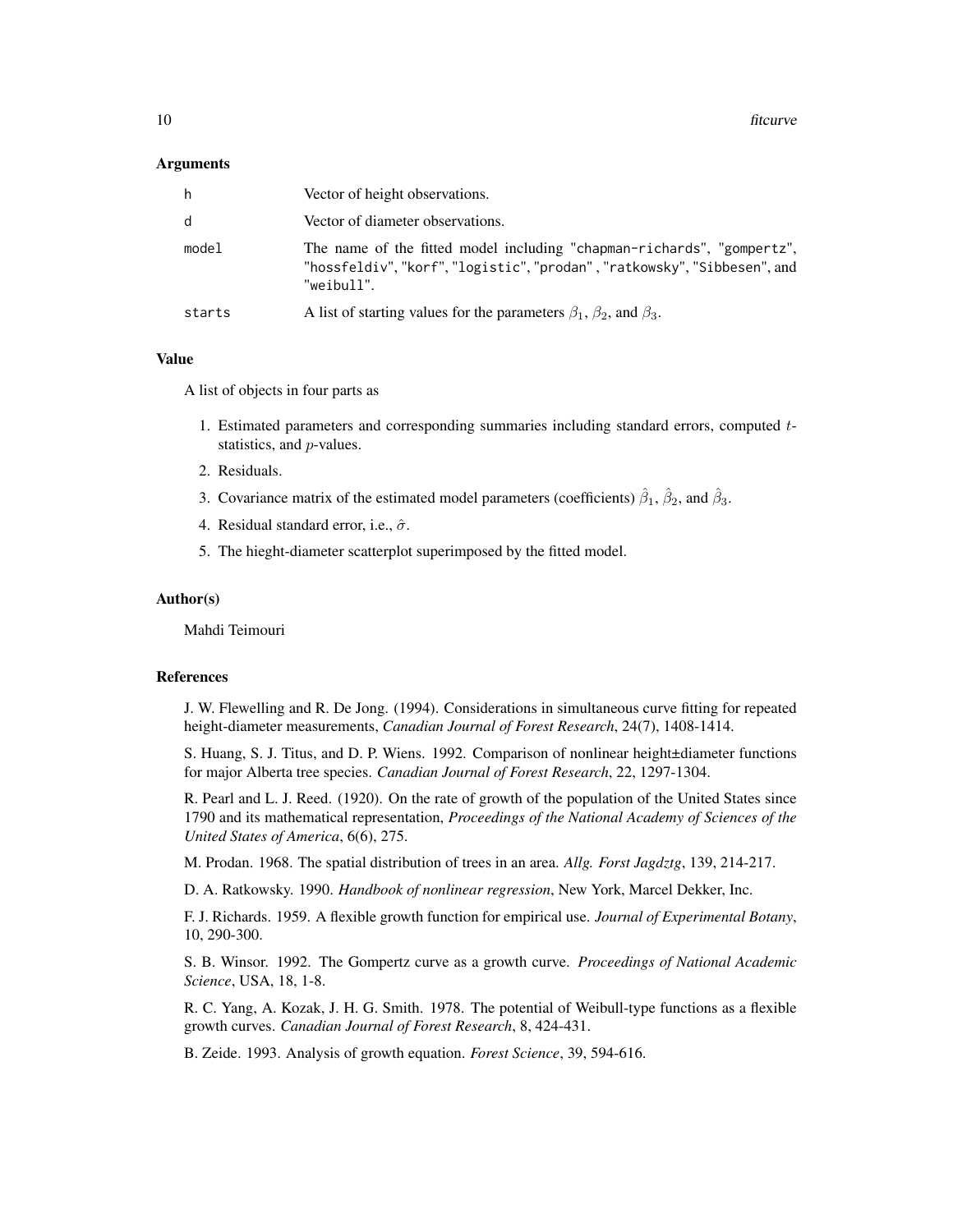# <span id="page-10-0"></span>fitgrouped 11

# Examples

```
# use the heigth and diameter at breast height (dbh) of the plot 55 in DBH data set.
# The first column of DBH dataset contains the plot number. Also, H and D denote the
# height and dbh variables that located at columns 10 and 11 of data set DBH, respectively.
data(DBH)
D<-DBH[DBH[,1]==55,10]
H<-DBH[DBH[,1]==55,11]
starts<-c(9,0.0005,2)
 fitcurve(H,D,"weibull",starts=starts)
```

| fitgrouped | Estimating parameters of the three-parameter Birnbaum-saunders             |
|------------|----------------------------------------------------------------------------|
|            | $(BS)$ , generalized exponential (GE), and Weibull distributions fitted to |
|            | grouped data                                                               |

# Description

Suppose a sample of  $n$  independent observations each follows a three-parameter BS, GE, or Weibull distributions have been divided into m separate groups of the form  $(r_{i-1}, r_i]$ , for  $i = 1, \ldots, m$ . So, the likelihood function is given by

$$
L(\Theta) = \frac{n!}{f_1! f_2! \dots f_m!} \prod_{i=1}^m \Big[ F(r_i | \Theta) - F(r_{i-1} | \Theta) \Big]^{f_i},
$$

where the  $r_0$  is the lower bound of the first group,  $r_m$  is the upper bound of the last group, and  $f_i$  is the frequency of observations within *i*-th group provided that  $n = \sum_{i=1}^{m} f_i$ . The cdf of a three-parameter BS, GE, and Weibull distributions are given by

$$
F(x; \Theta) = \left(1 - \exp\{-\beta(x - \mu)\}\right)^{\alpha},
$$

$$
F(x; \Theta) = \Phi\left(\frac{\sqrt{\frac{x}{\beta}} - \sqrt{\frac{\beta}{x}}}{\alpha}\right),
$$

and

$$
F(x; \Theta) = 1 - \exp\left\{-\left(\frac{x-\mu}{\beta}\right)^{\alpha}\right\},\,
$$

where  $\Theta = (\alpha, \beta, \mu)^T$ .

# Usage

fitgrouped(r, f, family, method1, starts, method2)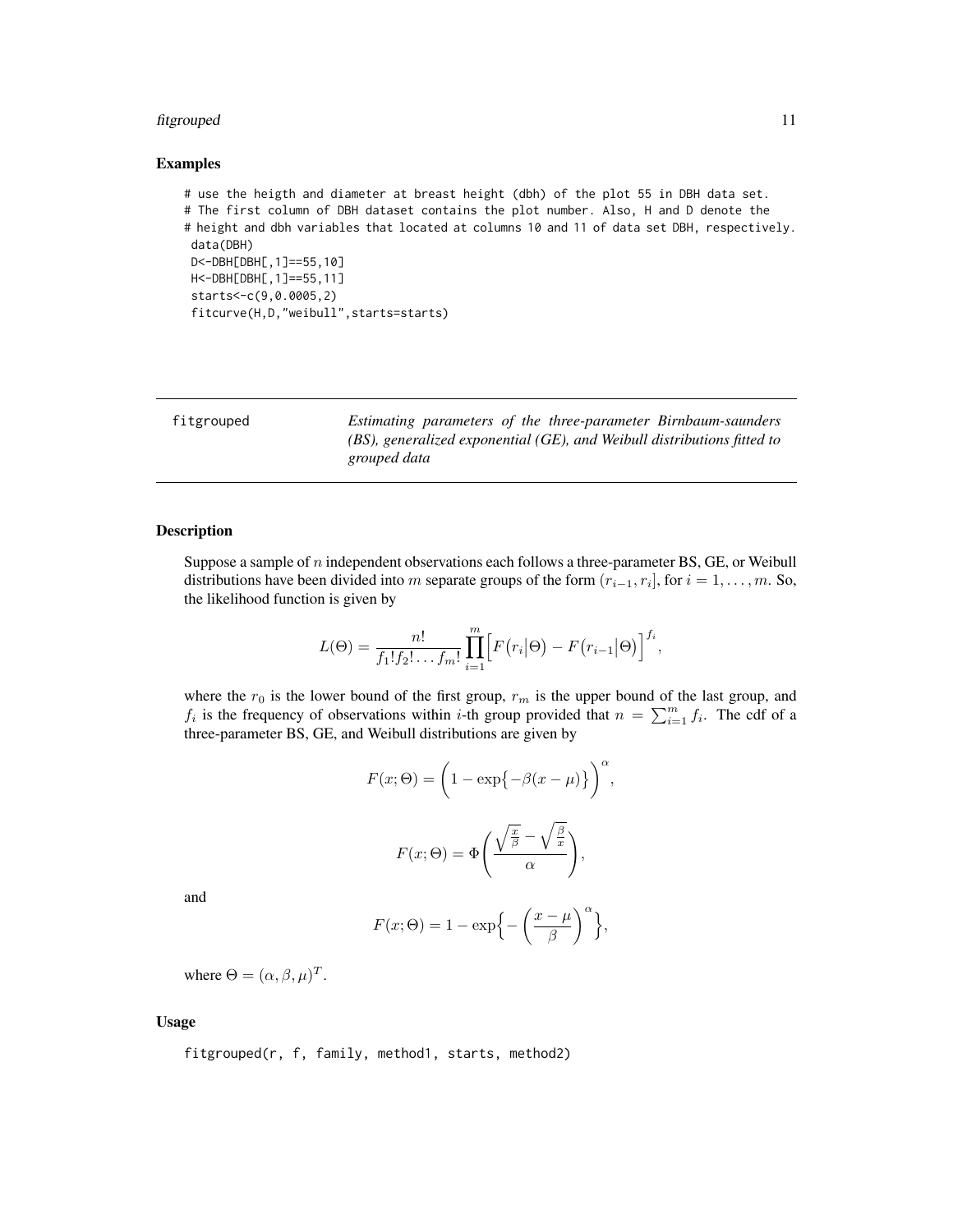# Arguments

| r       | A numeric vector of length $m + 1$ . The first element of r is lower bound of the<br>first group and other $m$ elements are upper bound of the $m$ groups. We note that<br>upper bound of the $(i - 1)$ -th group is the lower bound of the <i>i</i> -th group, for<br>$i = 2, \ldots, m$ . The lower bound of the first group and upper bound of the m-th<br>group are chosen arbitrarily. |
|---------|---------------------------------------------------------------------------------------------------------------------------------------------------------------------------------------------------------------------------------------------------------------------------------------------------------------------------------------------------------------------------------------------|
| f       | A numeric vector of length $m$ containing the group's frequency.                                                                                                                                                                                                                                                                                                                            |
| family  | Can be either "birnbaum-saunders", "ge", or "weibull".                                                                                                                                                                                                                                                                                                                                      |
| method1 | A character string determining the method of estimation. It can be one of "aml",<br>"em" and "ml". The short forms "aml", "em", and "ml" are described as follows.<br>"" aml" (for method of approximated maximum likelihood (aml)), ""em" (for<br>method of expectation maximization (em)), and ""ml" (for method of maximum<br>likelihood (ml)).                                          |
| starts  | A numeric vector of the initial values for the shape, scale, and location parame-<br>ters, respectively.                                                                                                                                                                                                                                                                                    |
| method2 | The method for optimizing the log-likelihood function. It invovles one of "BFGS",<br>"Nelder-Mead", "CG", "L-BFGS-B" or "SANN".                                                                                                                                                                                                                                                             |
|         |                                                                                                                                                                                                                                                                                                                                                                                             |

# Details

If the method is "em", then the initial values ("starts") and the log-likelihood optimizing method ("method2") are ignored.

#### Value

A two-part list of objects given by the following:

- 1. Estimated parameters of the three-parameter GE, Birnbaum-Saunders, or Weibull distribution fitted to the gropued data.
- 2. A sequence of goodness-of-fit measures consist of Akaike Information Criterion (AIC), Consistent Akaike Information Criterion (CAIC), Bayesian Information Criterion (BIC), Hannan-Quinn information criterion (HQIC), Anderson-Darling (AD), Chi-square (Chi-square), Cram\'eervon Misses (CVM), Kolmogorov-Smirnov (KS), and log-likelihood (log-likelihood) statistics.

# Author(s)

Mahdi Teimouri

# References

G. J. McLachlan and T. Krishnan, 2007. *The EM Algorithm and Extensions*, John Wiley & Sons.

A. P. Dempster, N. M. Laird, and D. B. Rubin, 1977. Maximum likelihood from incomplete data via the EM algorithm, *Journal of the Royal Statistical Society, Series B (methodological)*, 1-38.

M. Teimouri and A. K. Gupta, 2012. Estimation Methods for the Gompertz–Makeham Distribution Under Progressively Type-I Interval Censoring Scheme, *National Academy Science Letters*, 35(3).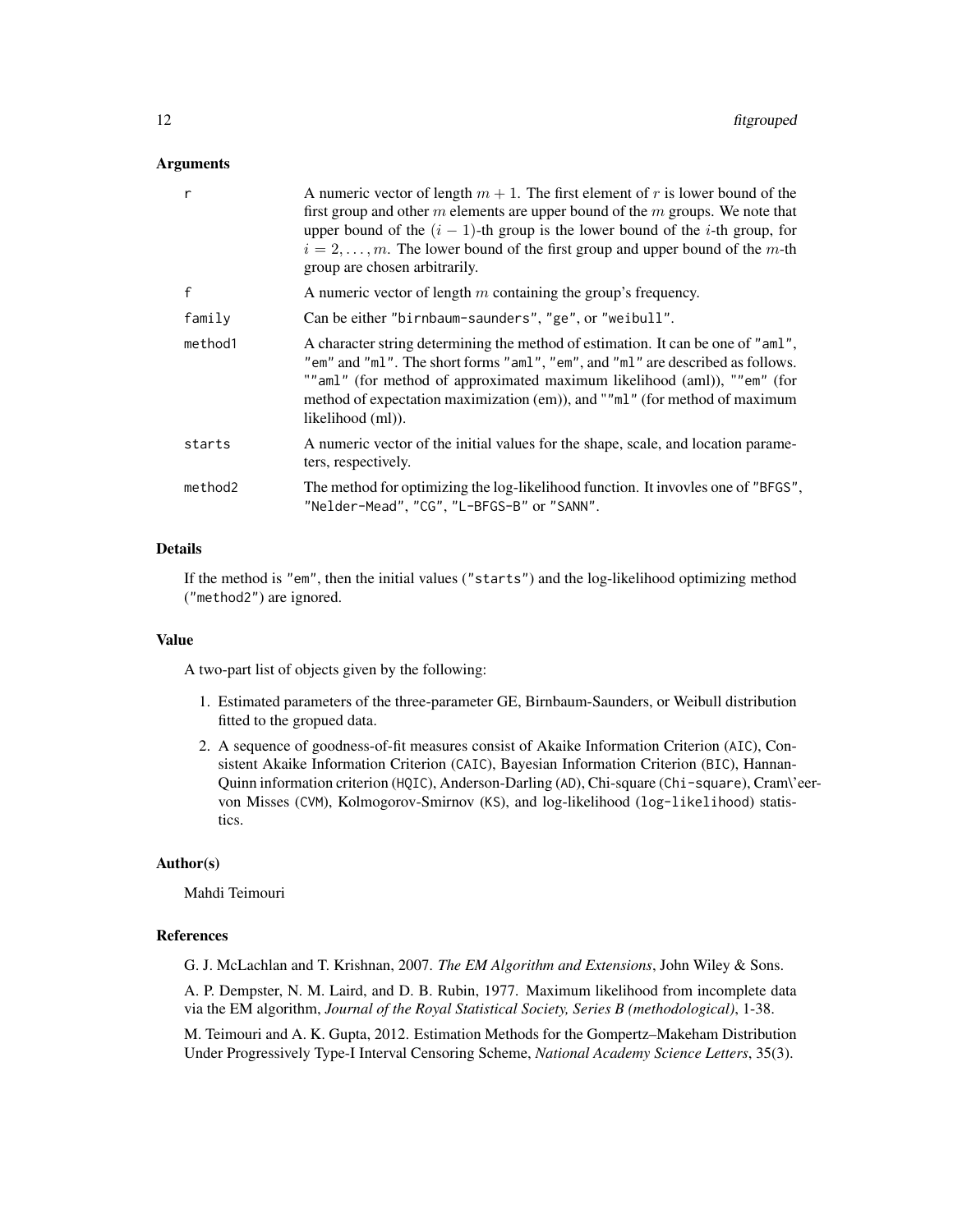#### <span id="page-12-0"></span>fitgsm 13

# Examples

```
r < -c(0,1,2,3,4,10)f < -c(2, 8, 12, 15, 4)stars < -c(2, 2, 0)fitgrouped(r,f,"birnbaum-saunders","em")
fitgrouped(r,f,"weibull","ml",starts,"CG")
fitgrouped(r,f,"ge","em")
```
fitgsm *Estimating parameters of the gamma shape mixture model*

# **Description**

Estimates parameters of the gamma shape mixture (GSM) model whose probability density function gets the form as follows.

$$
f(x,\Theta) = \sum_{j=1}^{K} \omega_j \frac{\beta^j}{\Gamma(j)} x^{j-1} \exp(-\beta x),
$$

where  $\Theta = (\omega_1, \dots, \omega_K, \beta)^T$  is the parameter vector and known constant K is the number of components. The vector of mixing parameters is given by  $\omega = (\omega_1, \dots, \omega_K)^T$  where  $\omega_j$ s sum to one, i.e.,  $\sum_{j=1}^{K} \omega_j = 1$ . Here  $\beta$  is the rate parameter that is equal for all components.

# Usage

fitgsm(data,K)

# Arguments

| data | Vector of observations. |
|------|-------------------------|
| K    | Number of components.   |

# Details

Supposing that the number of components, i.e.,  $K$  is known, the parameters are estimated through the EM algorithm developed by the maintainer.

#### Value

A list of objects in three parts as

- 1. The EM estimator of the rate parameter.
- 2. The EM estimator of the mixing parameters.
- 3. A sequence of goodness-of-fit measures consist of Akaike Information Criterion (AIC), Consistent Akaike Information Criterion (CAIC), Bayesian Information Criterion (BIC), Hannan-Quinn information criterion (HQIC), Anderson-Darling (AD), Cram\'eer-von Misses (CVM), Kolmogorov-Smirnov (KS), and log-likelihood (log-likelihood) statistics.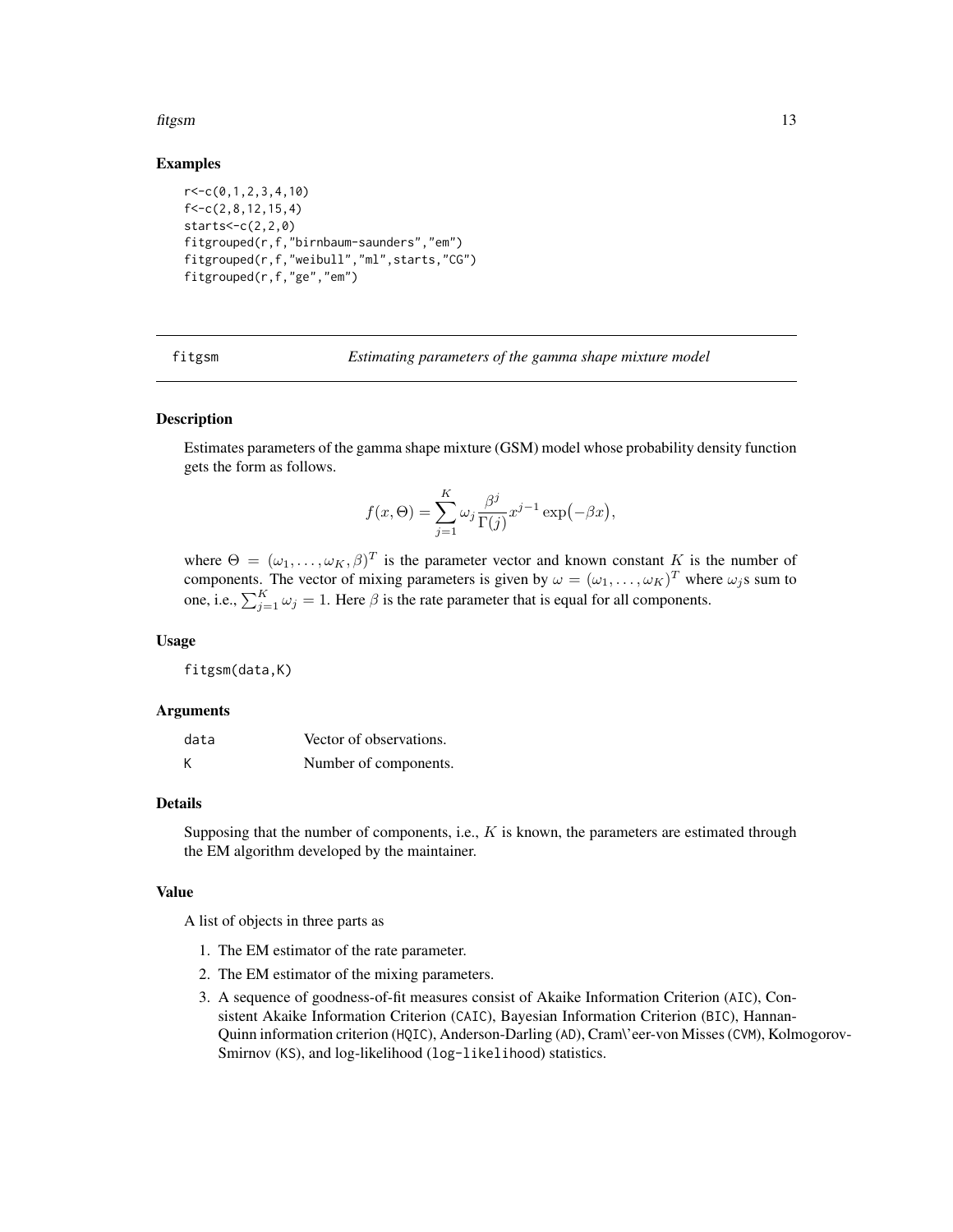# <span id="page-13-0"></span>Author(s)

Mahdi Teimouri

# References

A. P. Dempster, N. M. Laird, and D. B. Rubin, 1977. Maximum likelihood from incomplete data via the EM algorithm, *Journal of the Royal Statistical Society Series B*, 39, 1-38.

S. Venturini, F. Dominici, and G. Parmigiani, 2008. Gamma shape mixtures for heavy-tailed distributions, *The Annals of Applied Statistics*, 2(2), 756–776.

# Examples

```
n<-100
omega<-c(0.05, 0.1, 0.15, 0.2, 0.25, 0.25)
beta<-2
data<-rgsm(n,omega,beta)
K<-length(omega)
fitgsm(data,K)
```
fitmixture *Estimating parameters of the well-known mixture models*

# Description

Estimates parameters of the mixture model using the expectation maximization (EM) algorithm. General form for the cdf of a statistical mixture model is given by

$$
F(x,\Theta) = \sum_{j=1}^{K} \omega_j F_j(x,\theta_j),
$$

where  $\Theta = (\theta_1, \dots, \theta_K)^T$ , is the whole parameter vector,  $\theta_j$  for  $j = 1, \dots, K$  is the parameter space of the j-th component, i.e.  $\theta_j = (\alpha_j, \beta_j)^T$ ,  $F_j(., \theta_j)$  is the cdf of the j-th component, and known constant K is the number of components. Parameters  $\alpha$  and  $\beta$  are the shape and scale parameters or both are the shape parameters. In the latter case, the parameters  $\alpha$  and  $\beta$  are called the first and second shape parameters, respectively. We note that the constants  $\omega_j$ s sum to one, i.e.  $\sum_{j=1}^{K} \omega_j = 1$ . The families considered for the cdf F include Birnbaum-Saunders, Burr type XII, Chen, F, Frechet, Gamma, Gompertz, Log-normal, Log-logistic, Lomax, skew-normal, and Weibull.

#### Usage

fitmixture(data, family, K, initial=FALSE, starts)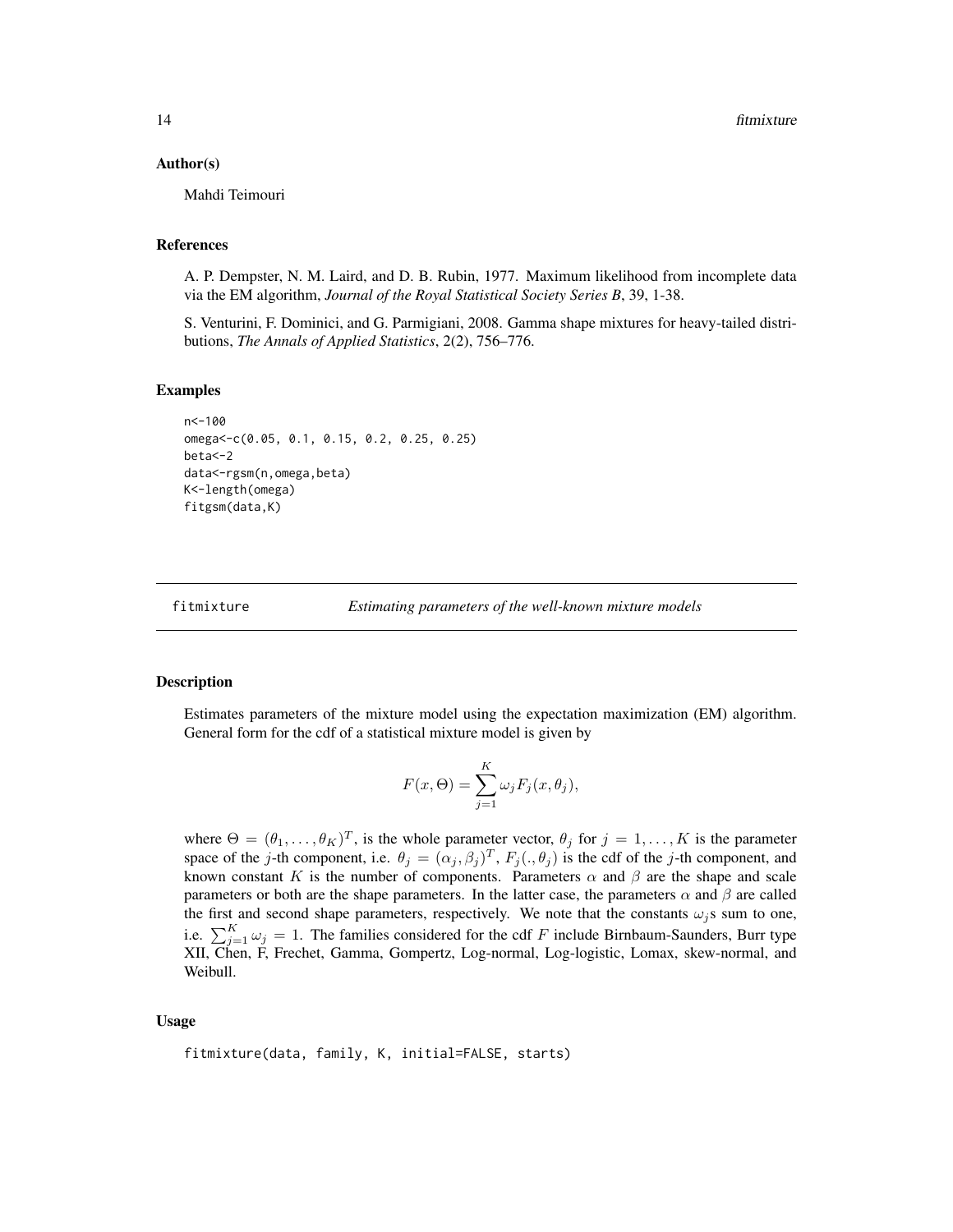#### fitmixture that the contract of the contract of the contract of the contract of the contract of the contract of the contract of the contract of the contract of the contract of the contract of the contract of the contract o

#### Arguments

| data    | Vector of observations.                                                                                                                                                                                                                                                                                                  |
|---------|--------------------------------------------------------------------------------------------------------------------------------------------------------------------------------------------------------------------------------------------------------------------------------------------------------------------------|
| family  | Name of the family including: "birnbaum-saunders", "burrxii", "chen", "f",<br>"Frechet", "gamma", "gompetrz", "log-normal", "log-logistic", "lomax",<br>"skew-normal", and "weibull".                                                                                                                                    |
| К       | Number of components.                                                                                                                                                                                                                                                                                                    |
| initial | The sequence of initial values including $\omega_1, \ldots, \omega_K, \alpha_1, \ldots, \alpha_K, \beta_1, \ldots, \beta_K$ .<br>For skew normal case the vector of initial values of skewness parameters will<br>be added. By default the initial values automatically is determind by k-means<br>method of clustering. |
| starts  | If initial=TRUE, then sequence of the initial values must be given.                                                                                                                                                                                                                                                      |

# Details

It is worth noting that identifiability of the mixture models supposed to be held. For skew-normal case we have  $\theta_j = (\alpha_j, \beta_j, \lambda_j)^T$  in which  $-\infty < \alpha_j < \infty$ ,  $\beta_j > 0$ , and  $-\infty < \lambda_j < \infty$ , respectively, are the location, scale, and skewness parameters of the  $j$ -th component, see Azzalini (1985).

# Value

- 1. The output has three parts, The first part includes vector of estimated weight, shape, and scale parameters.
- 2. The second part involves a sequence of goodness-of-fit measures consist of Akaike Information Criterion (AIC), Consistent Akaike Information Criterion (CAIC), Bayesian Information Criterion (BIC), Hannan-Quinn information criterion (HQIC), Anderson-Darling (AD), Cram\'eervon Misses (CVM), Kolmogorov-Smirnov (KS), and log-likelihood (log-likelihood) statistics.
- 3. The last part of the output contains clustering vector.

# Author(s)

Mahdi Teimouri

# References

A. Azzalini, 1985. A class of distributions which includes the normal ones, *Scandinavian Journal of Statistics*, 12, 171-178.

A. P. Dempster, N. M. Laird, and D. B. Rubin, 1977. Maximum likelihood from incomplete data via the EM algorithm, *Journal of the Royal Statistical Society Series B*, 39, 1-38.

M. Teimouri, S. Rezakhah, and A. Mohammdpour, 2018. EM algorithm for symmetric stable mixture model, *Communications in Statistics-Simulation and Computation*, 47(2), 582-604.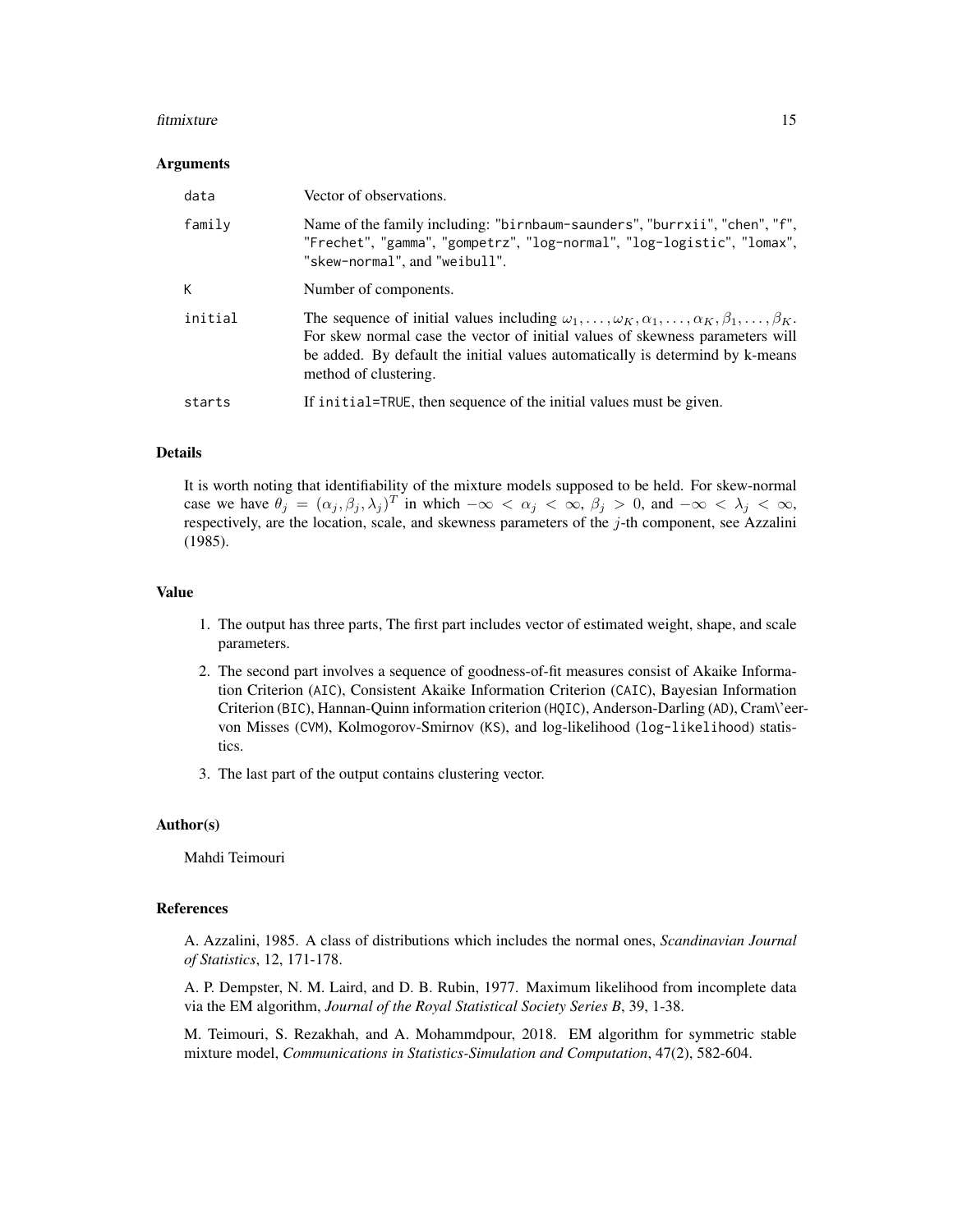#### Examples

```
# Here we model the northern hardwood uneven-age forest data (HW$DIA) in inches using a
# 3-component Weibull mixture distribution.
data(HW)
data<-HW$DIA
K < -3fitmixture(data,"weibull", K, initial=FALSE)
```
fitmixturegrouped *Estimating parameters of the well-known mixture models fitted to the grouped data*

# Description

Estimates parameters of the gamma, log-normal, and Weibull mixture models fitted to the grouped data using the expectation maximization (EM) algorithm. General form for the cdf of a statistical mixture model is given by

$$
F(x,\Theta) = \sum_{k=1}^{K} \omega_k F_k(x,\theta_k),
$$

where  $\Theta = (\theta_1, \dots, \theta_K)^T$ , is the whole parameter vector,  $\theta_k$  for  $k = 1, \dots, K$  is the parameter space of the j-th component, i.e.  $\theta_k = (\alpha_k, \beta_k)^T$ ,  $F_j(., \theta_j)$  is the cdf of the k-th component, and known constant K is the number of components. Parameters  $\alpha$  and  $\beta$  are the shape and scale parameters. The constants  $\omega_k$ s sum to one, i.e.  $\sum_{k=1}^K \omega_k = 1$ . The families considered for the cdf  $F$  include Gamma, Log-normal, and Weibull. If a sample of  $n$  independent observations each follows a distribution with cdf F have been divided into m separate groups of the form  $(r_{i-1}, r_i]$ , for  $i = 1, \ldots, m$ . So, the likelihood function of the observed data is given by

$$
L(\Theta|f_1,\ldots,f_m)=\frac{n!}{f_1!f_2!\ldots f_m!}\prod_{i=1}^m\Bigl[\frac{F_i(\Theta)}{F(\Theta)}\Bigr]^{f_i},
$$

where

$$
F_i(\Theta) = \sum_{k=1}^K \omega_k \int_{r_{i-1}}^{r_i} f(x|\theta_k) dx,
$$

$$
F(\Theta) = \sum_{k=1}^K \omega_k f(x|\theta_k) dx,
$$

in which  $f(x|\theta_k)$  denotes the pdf of the j-th component. Using the the EM algorithm proposed by Dempster et al. (1977), we can solve  $\partial L(\Theta|f_1,\ldots,f_m)/\partial\Theta = 0$  by introducing two new missing variables.

#### Usage

fitmixturegrouped(family, r, f, K, initial=FALSE, starts)

<span id="page-15-0"></span>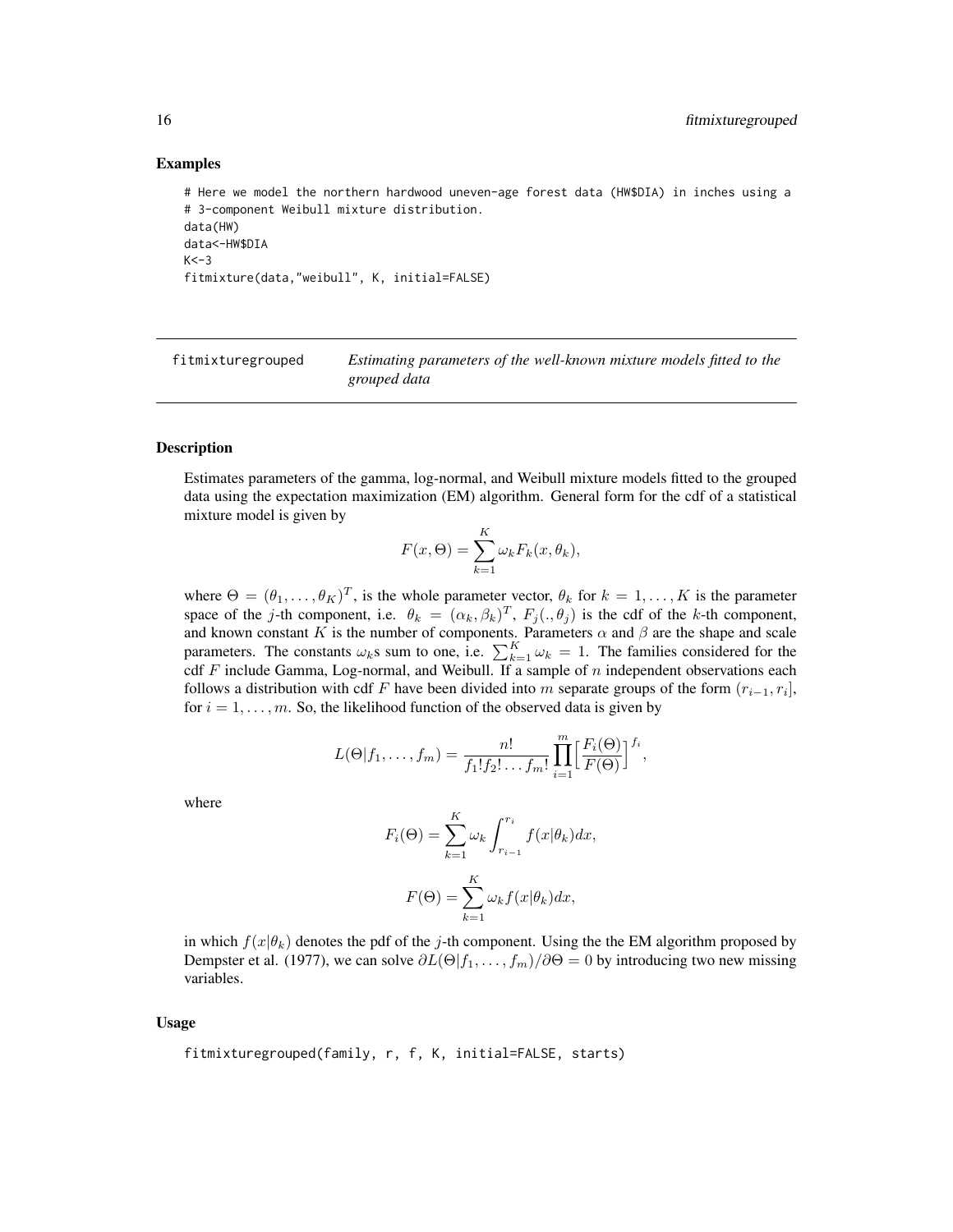#### **Arguments**

| family  | Name of the family including: "gamma", "log-normal", "skew-normal", and<br>"weibull".                                                                                                                                                                                                                                                                                                                                                                                                                                                                                |
|---------|----------------------------------------------------------------------------------------------------------------------------------------------------------------------------------------------------------------------------------------------------------------------------------------------------------------------------------------------------------------------------------------------------------------------------------------------------------------------------------------------------------------------------------------------------------------------|
| r       | A numeric vector of length $m + 1$ . The first element of r is lower bound of the<br>first group and other $m$ elements are upper bound of the $m$ groups. We note that<br>upper bound of the $(i - 1)$ -th group is the lower bound of the <i>i</i> -th group, for<br>$i = 2, \ldots, m$ . The lower bound of the first group and upper bound of the m-th<br>group are chosen arbitrarily. If raw data are available, the smallest and largest<br>observations are chosen for lower bound of the first group and upper bound of<br>the $m$ -th group, respectively. |
| f       | A numeric vector of length $m$ containing the group's frequency.                                                                                                                                                                                                                                                                                                                                                                                                                                                                                                     |
| К       | Number of components.                                                                                                                                                                                                                                                                                                                                                                                                                                                                                                                                                |
| initial | The sequence of initial values including $\omega_1, \ldots, \omega_K, \alpha_1, \ldots, \alpha_K, \beta_1, \ldots, \beta_K$ .<br>For skew normal case the vector of initial values of skewness parameters will<br>be added. By default the initial values automatically is determind by k-means<br>method of clustering.                                                                                                                                                                                                                                             |
| starts  | If initial=TRUE, then sequence of the initial values must be given.                                                                                                                                                                                                                                                                                                                                                                                                                                                                                                  |

# Details

Identifiability of the mixture models supposed to be held. For skew-normal mixture model the parameter vector of k-th component gets the form  $\theta_k = (\alpha_k, \beta_k, \lambda_k)^T$  where  $\alpha_k, \beta_k$ , and  $\lambda_k$  denote the location, scale, and skewness parameters, respectively.

# Value

- 1. The output has two parts, The first part includes vector of estimated weight, shape, and scale parameters.
- 2. A sequence of goodness-of-fit measures consist of Akaike Information Criterion (AIC), Consistent Akaike Information Criterion (CAIC), Bayesian Information Criterion (BIC), Hannan-Quinn information criterion (HQIC), Anderson-Darling (AD), Cram\'eer-von Misses (CVM), Kolmogorov-Smirnov (KS), and log-likelihood (log-likelihood) statistics.

# Author(s)

Mahdi Teimouri

# References

G. J. McLachlan and P. N. Jones, 1988. Fitting mixture models to grouped and truncated data via the EM algorithm, *Biometrics*, 44, 571-578

# Examples

n<-50  $K < -2$  $m < -10$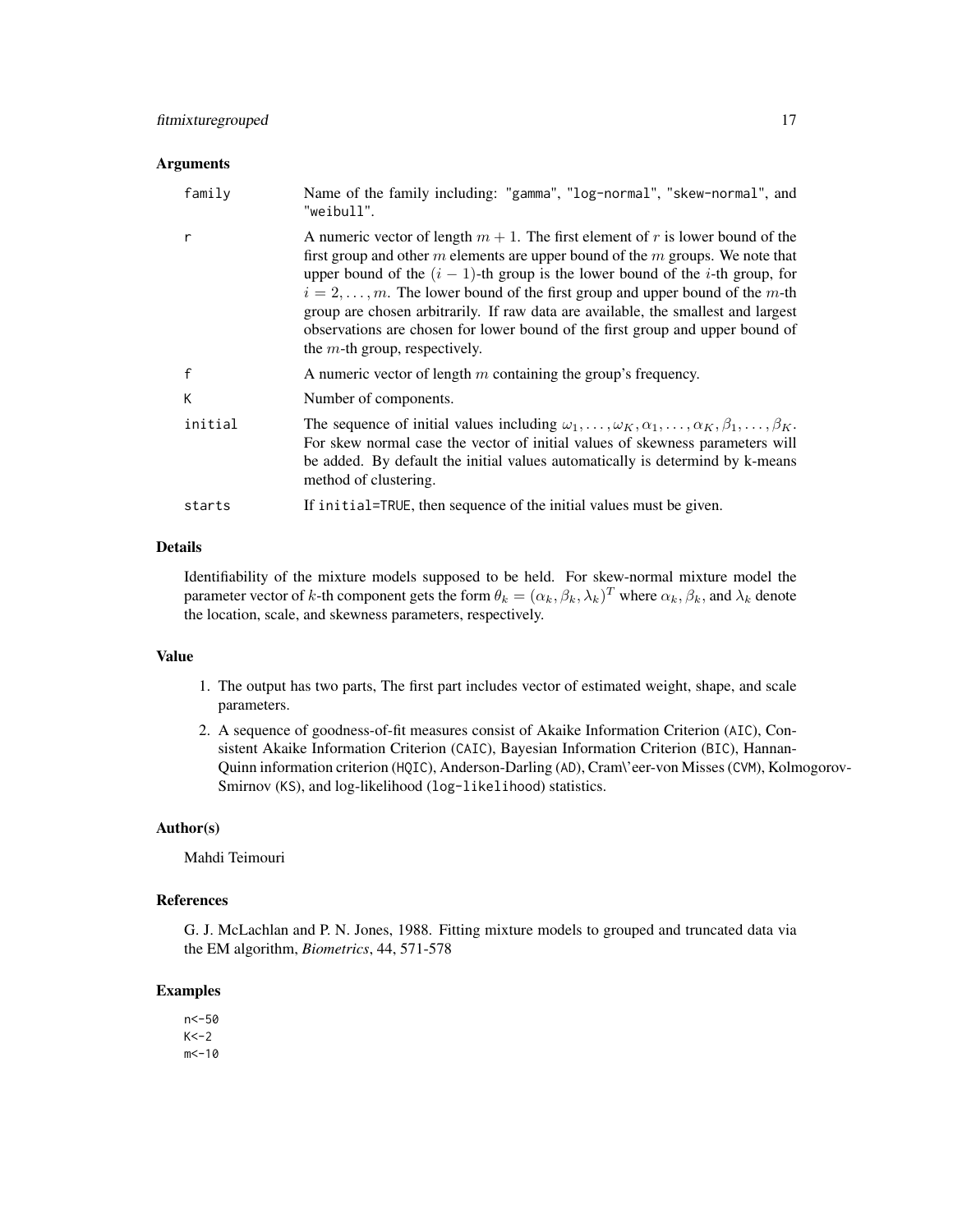```
weight<-c(0.3,0.7)
alpha < -c(1,2)beta < -c(2,1)param<-c(weight,alpha,beta)
data<-rmixture(n, "weibull", K, param)
r<-seq(min(data),max(data),length=m+1)
D<-data.frame(table(cut(data,r,labels=NULL,include.lowest=TRUE,right=FALSE,dig.lab=4)))
f<-D$Freq
fitmixturegrouped("weibull",r,f,K,initial=FALSE)
```
fitWeibull *Estimating parameters of the Weibull distribution through classical methods*

# Description

Estimates the parameters of the two- and three-parameter Weibull model with pdf and cdf given by

$$
f(x; \alpha, \beta, \theta) = \frac{\alpha}{\beta} \left( \frac{x - \theta}{\beta} \right)^{\alpha - 1} \exp \left\{ - \left( \frac{x - \theta}{\beta} \right)^{\alpha} \right\},\
$$

and

$$
F(x; \alpha, \beta, \theta) = 1 - \exp\bigg\{-\bigg(\frac{x-\theta}{\beta}\bigg)^{\alpha}\bigg\},\,
$$

where  $x > \theta$ ,  $\alpha > 0$ ,  $\beta > 0$  and  $-\infty < \theta < \infty$ . Here, the parameters  $\alpha$ ,  $\beta$ , and  $\theta$  are known in the literature as the shape, scale, and location, respectively. If  $\theta = 0$ , then  $f(x; \alpha, \beta)$  and  $F(x; \alpha, \beta)$  in above are the pdf and cdf of a two-parameter Weibull distribution, respectively.

# Usage

fitWeibull(data, location, method, starts)

#### Arguments

| data     | Vector of observations                                                                                                                                                                                                                                                                                                                                                                                                                                                                                                                                                                                                                                                                                                                        |
|----------|-----------------------------------------------------------------------------------------------------------------------------------------------------------------------------------------------------------------------------------------------------------------------------------------------------------------------------------------------------------------------------------------------------------------------------------------------------------------------------------------------------------------------------------------------------------------------------------------------------------------------------------------------------------------------------------------------------------------------------------------------|
| starts   | Initial values for starting the iterative procedures such as Newton-Raphson.                                                                                                                                                                                                                                                                                                                                                                                                                                                                                                                                                                                                                                                                  |
| location | Either TRUE or FALSE. If location=TRUE, then shift parameter will be consid-<br>ered; otherwise the shift parameter omitted.                                                                                                                                                                                                                                                                                                                                                                                                                                                                                                                                                                                                                  |
| method   | Used method for estimating the parameters. In the two-parameter case, methods<br>are "greg1" (for the method of generalized regression type 1), "greg2" (for the<br>method of generalized regression type 2), "1m" (for the method of L-moment),<br>"ml" (for the method of maximum likelihood (ML)), "mlm" (for the method<br>of logarithmic moment), "moment" (for the method of moment), "pm" (for the<br>method of percentile), "rank" (for the method of rank correlation), "reg" (for<br>the method of least square), "ustat" (for the method of U-statistic), "wml" (for<br>the method of weighted ML), and "wreg" (for the method of weighted least<br>square). In three-parameter case the methods are "mle" (for the method of ML), |

<span id="page-17-0"></span>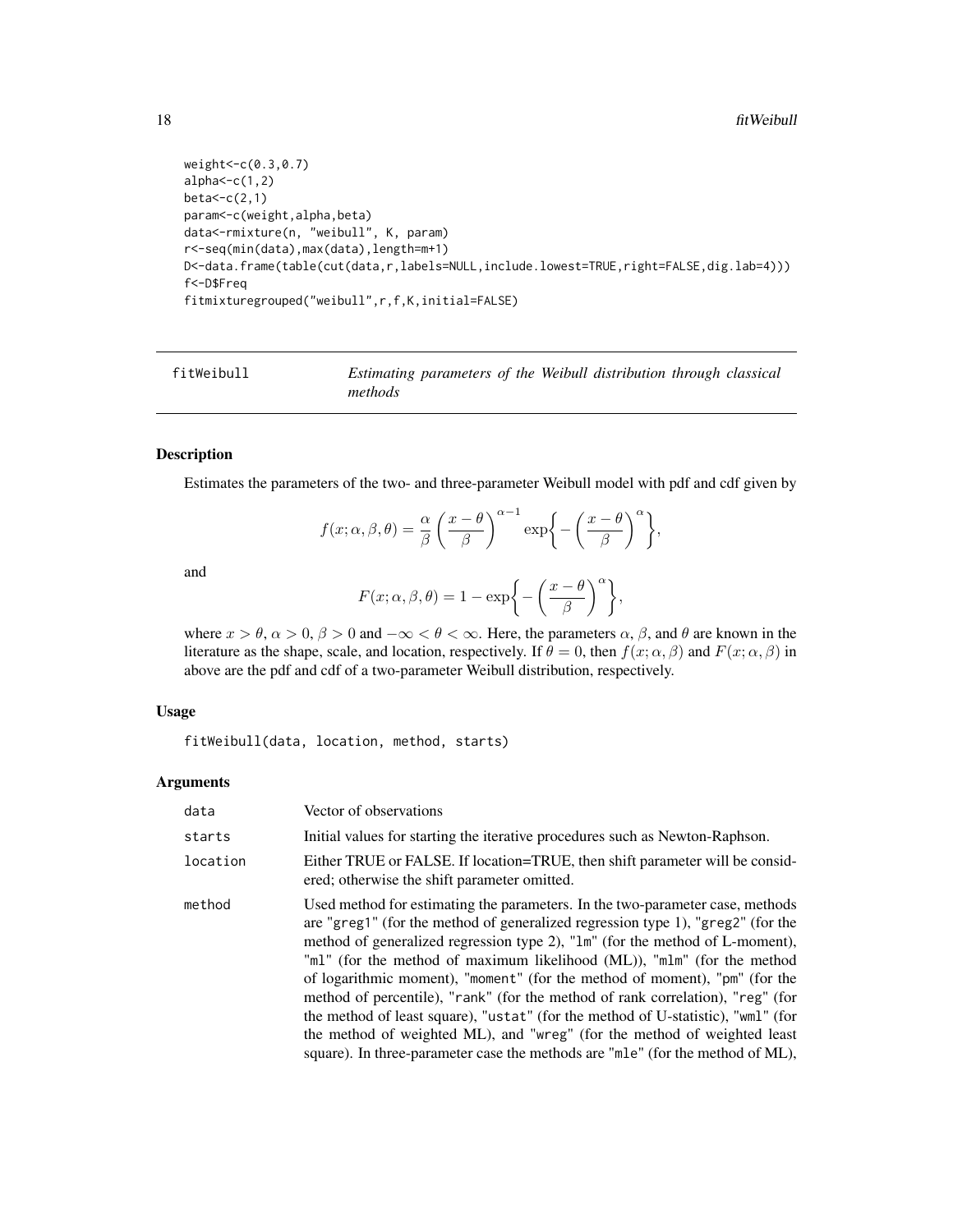"mm1" (for the method of modified moment (MM) type 1), "mm2" (for the method of MM type 2), "mm3" (for the method of MM type 3), "mml1" (for the method of modified ML type 1), "mml2" (for the method of modified ML type 2), "mml3" (for the method of modified ML type 3), "mml4" (for the method of modified ML type 4), "moment" (for the method of moment), "mps" (for the method of maximum product spacing), "tlm" (for the method of T-L moment), and "wml" (for the method of weighted ML).

# Details

For the method wml, all weights have been provided for sample size less that or equal to 100. This means that both methods ml and wml give the same estimates for samples of size larger than 100.

#### Value

A list of objects in two parts given by the following:

- 1. Estimated parameters for two- or three-parameter Weibull distribution.
- 2. A sequence of goodness-of-fit measures consist of Akaike Information Criterion (AIC), Consistent Akaike Information Criterion (CAIC), Bayesian Information Criterion (BIC), Hannan-Quinn information criterion (HQIC), Anderson-Darling (AD), Cram\'eer-von Misses (CVM), Kolmogorov-Smirnov (KS), and log-likelihood (log-likelihood) statistics.

#### Author(s)

Mahdi Teimouri

### **References**

R. C. H. Cheng and M. A. Stephens, 1989. A goodness-of-fit test using Moran's statistic with estimated parameters, *Biometrika*, 76(2), 385-392.

C. A. Clifford and B. Whitten, 1982. Modified maximum likelihood and modified moment estimators for the three-parameter Weibull distribution, *Communication in Statistics-Theory and Methods*, 11(23), 2631-2656.

D. Cousineau, 2009. Nearly unbiased estimators for the three-parameter Weibull distribution with greater efficiency than the iterative likelihood method, *British Journal of Mathematical and Statistical Psychology*, 62, 167-191.

G. Cran, 1988. Moment estimators for the 3-parameter Weibull distribution, *IEEE Transactions on Reliability*, 37(4), 360-363.

J. R. Hosking, 1990. L-moments: analysis and estimation of distributions using linear combinations of order statistics, *Journal of the Royal Statistical Society. Series B (Methodological)*, 52(1), 105- 124.

Y. M. Kantar, 2015. Generalized least squares and weighted least squares estimation methods for distributional parameters, *REVSTAT-Statistical Journal*, 13(3), 263-282.

M. Teimouri and S. Nadarajah, 2012. A simple estimator for the Weibull shape parameter, *International Journal of Structural Stability and Dynamics*, 12(2), 2395-402.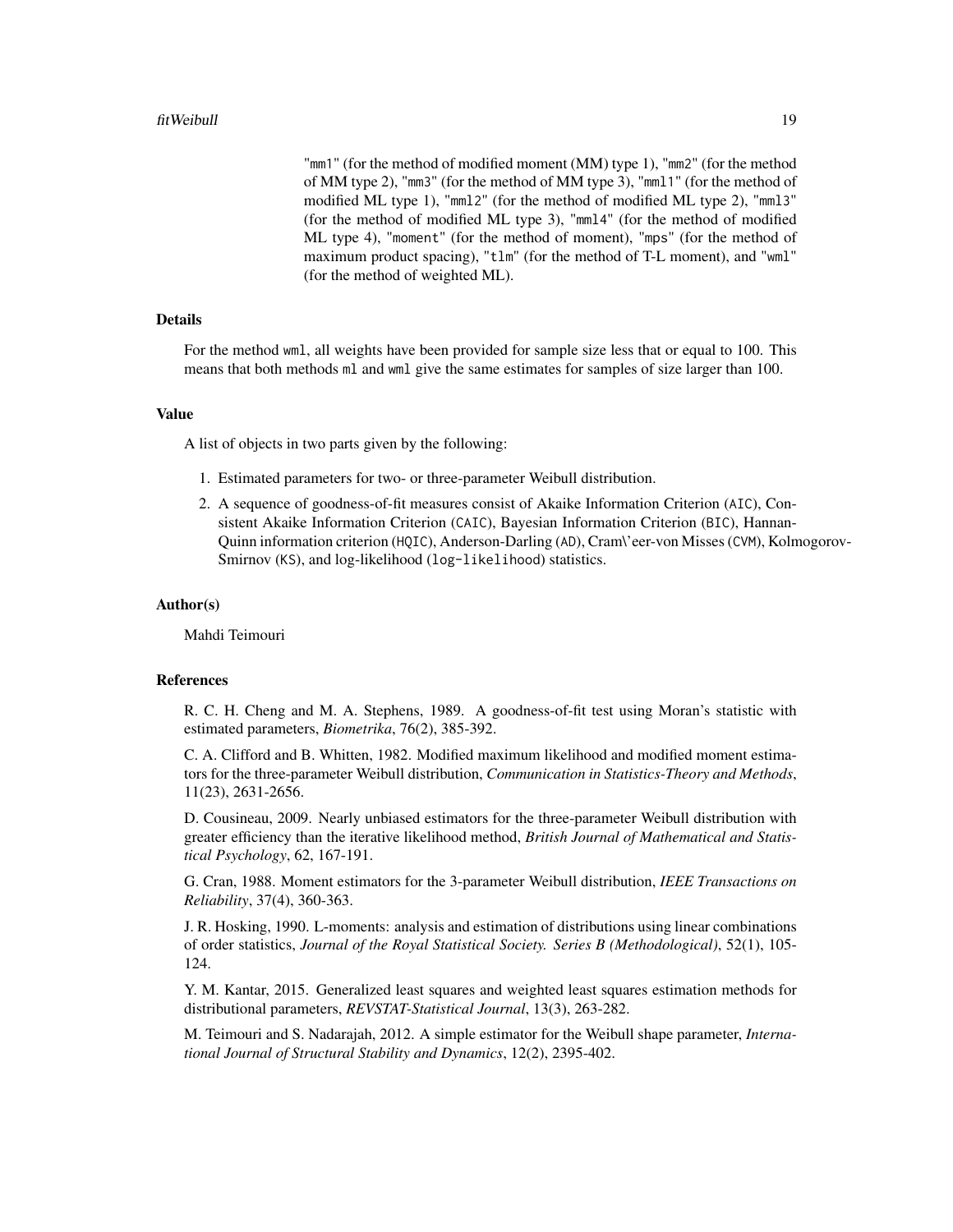M. Teimouri, S. M. Hoseini, and S. Nadarajah, 2013. Comparison of estimation methods for the Weibull distribution, *Statistics*, 47(1), 93-109.

F. Wang and J. B. Keats, 1995. Improved percentile estimation for the two-parameter Weibull distribution, *Microelectronics Reliability*, 35(6), 883-892.

L. Zhang, M. Xie, and L. Tang, 2008. On Weighted Least Squares Estimation for the Parameters of Weibull Distribution. *In: Pham H. (eds) Recent Advances in Reliability and Quality in Design*. Springer Series in Reliability Engineering. Springer, London.

# Examples

```
n<-100
alpha<-2
beta<-2
theta<-3
data<-rweibull(n,shape=alpha,scale=beta)+theta
starts<-c(2,2,3)
fitWeibull(data, TRUE, "mps", starts)
fitWeibull(data, TRUE, "wml", starts)
fitWeibull(data, FALSE, "mlm", starts)
fitWeibull(data, FALSE, "ustat", starts)
```
HW *Mixed norther hardwood*

# Description

Tree list from a U.S. Forest Service Forest Inventory and Analysis (FIA) plot PLT\_CN 247006253010661 measured in 2012 and represents a typical northern hardwood uneven-age forest.

# Usage

data(HW)

#### Format

A data frame containing 25 trees (rows) and two columns. Columns are the trees' scientific name and diameter at breast height in inches.

# References

<https://www.fia.fs.fed.us/library/database-documentation>

<span id="page-19-0"></span>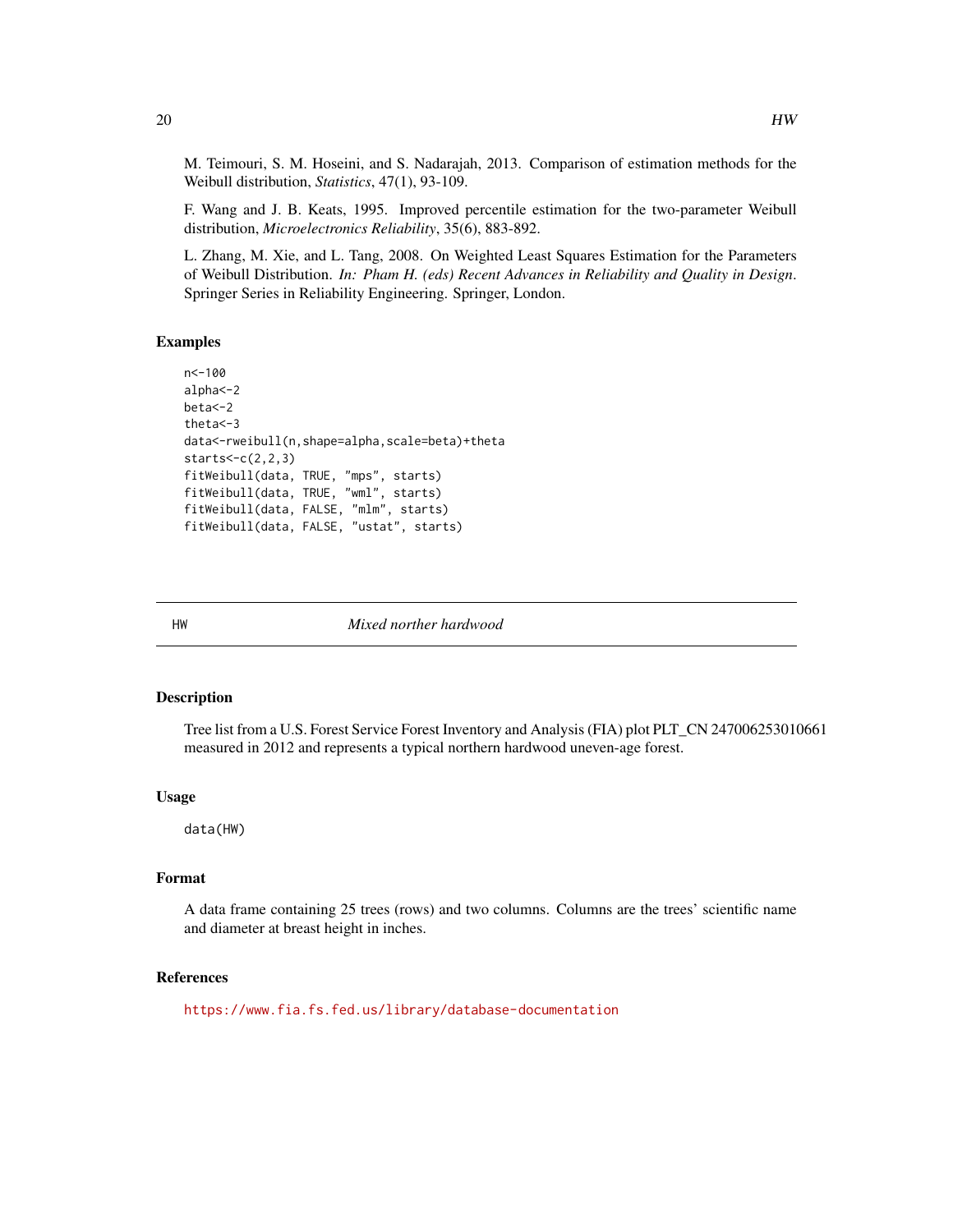<span id="page-20-0"></span>pgsm *Computing cumulative distribution function of the gamma shape mixture model*

# Description

Computes cumulative distribution function (cdf) of the gamma shape mixture (GSM) model. The general form for the cdf of the GSM model is given by

$$
F(x,\Theta) = \sum_{j=1}^{K} \omega_j F(x,j,\beta),
$$

where

$$
F(x, j, \beta) = \int_0^x \frac{\beta^j}{\Gamma(j)} y^{j-1} \exp(-\beta y) dy,
$$

in which  $\Theta = (\omega_1, \dots, \omega_K, \beta)^T$  is the parameter vector and known constant K is the number of components. The vector of mixing parameters is given by  $\omega = (\omega_1, \dots, \omega_K)^T$  where  $\omega_j$ s sum to one, i.e.,  $\sum_{j=1}^{K} \omega_j = 1$ . Here  $\beta$  is the rate parameter that is equal for all components.

# Usage

pgsm(data, omega, beta, log.p = FALSE, lower.tail = TRUE)

# Arguments

| data       | Vector of observations.             |
|------------|-------------------------------------|
| omega      | Vector of the mixing parameters.    |
| beta       | The rate parameter.                 |
| log.p      | If TRUE, then log(cdf) is returned. |
| lower.tail | If FALSE, then 1-cdf is returned.   |

# Value

A vector of the same length as data, giving the cdf of the GSM model.

# Author(s)

Mahdi Teimouri

# References

S. Venturini, F. Dominici, and G. Parmigiani, 2008. Gamma shape mixtures for heavy-tailed distributions, *The Annals of Applied Statistics*, 2(2), 756–776.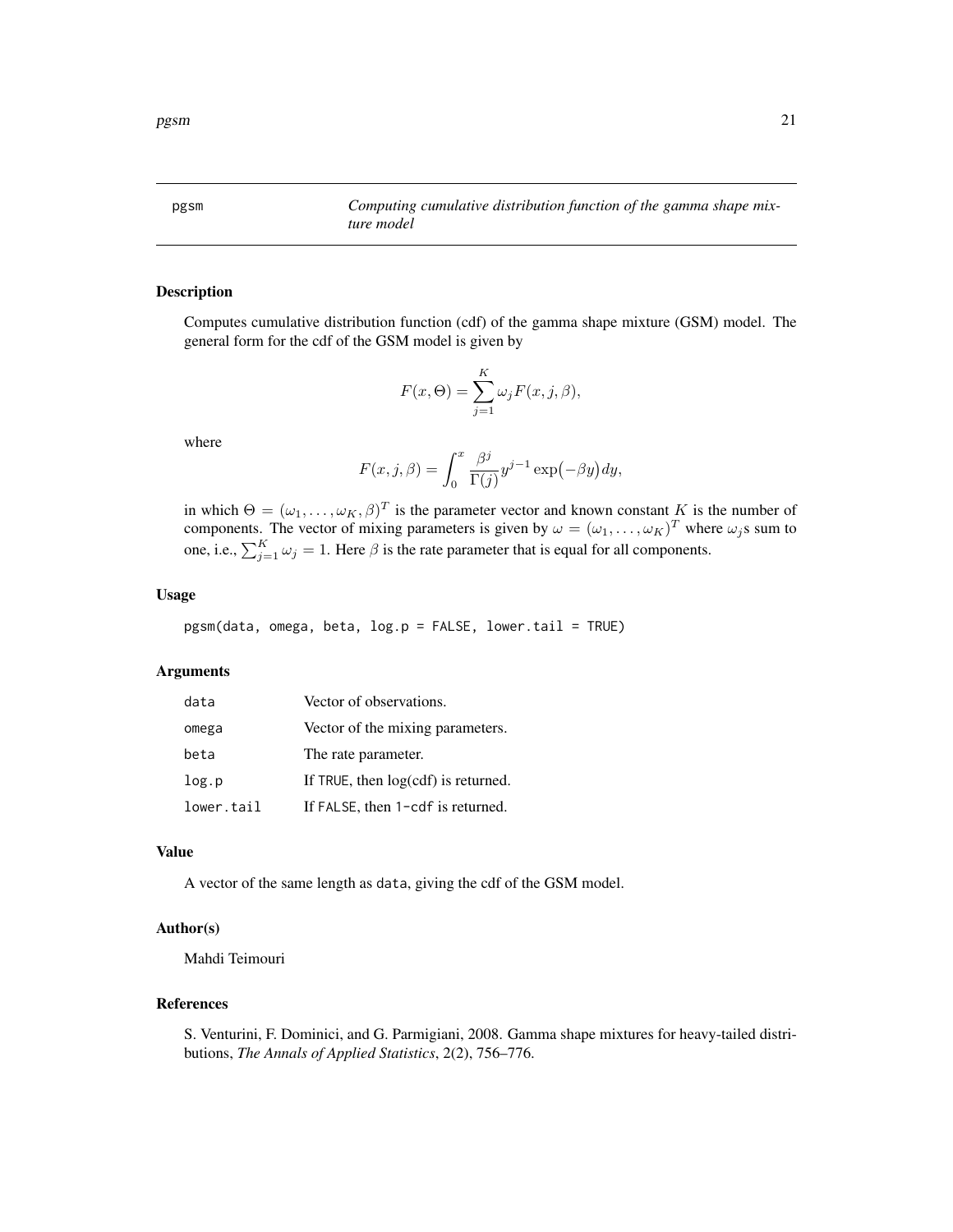# Examples

```
data<-seq(0,20,0.1)
omega<-c(0.05, 0.1, 0.15, 0.2, 0.25, 0.25)
beta<-2
pgsm(data, omega, beta)
```

| mixture |  |
|---------|--|
|---------|--|

pmixture *Computing cumulative distribution function of the well-known mixture models*

#### Description

Computes cumulative distribution function (cdf) of the mixture model. The general form for the cdf of the mixture model is given by

$$
F(x, \Theta) = \sum_{j=1}^{K} \omega_j F(x, \theta_j),
$$

where  $\Theta = (\theta_1, \dots, \theta_K)^T$ , is the whole parameter vector,  $\theta_j$  for  $j = 1, \dots, K$  is the parameter space of the j-th component, i.e.  $\theta_j = (\alpha_j, \beta_j)^T$ ,  $F_j(., \theta_j)$  is the cdf of the j-th component, and known constant  $K$  is the number of components. The vector of mixing parameters is given by  $\omega = (\omega_1, \dots, \omega_K)^T$  where  $\omega_j$ s sum to one, i.e.,  $\sum_{j=1}^K \omega_j = 1$ . Parameters  $\alpha$  and  $\beta$  are the shape and scale parameters or both are the shape parameters. In the latter case, the parameters  $\alpha$ and  $\beta$  are called the first and second shape parameters, respectively. The families considered for each component include Birnbaum-Saunders, Burr type XII, Chen, F, Frechet, Gamma, Gompertz, Log-normal, Log-logistic, Lomax, skew-normal, and Weibull.

# Usage

pmixture(data, g, K, param)

#### Arguments

| data  | Vector of observations.                                                                                                                                                               |
|-------|---------------------------------------------------------------------------------------------------------------------------------------------------------------------------------------|
| g     | Name of the family including: "birnbaum-saunders", "burrxii", "chen", "f",<br>"frechet", "gamma", "gompetrz", "log-normal", "log-logistic", "lomax",<br>"skew-normal", and "weibull". |
| K     | Number of components.                                                                                                                                                                 |
| param | Vector of the $\omega$ , $\alpha$ , $\beta$ , and $\lambda$ .                                                                                                                         |

# Details

For the skew-normal case,  $\alpha$ ,  $\beta$ , and  $\lambda$  are the location, scale, and skewness parameters, respectively.

# Value

A vector of the same length as data, giving the cdf of the mixture model computed at data.

<span id="page-21-0"></span>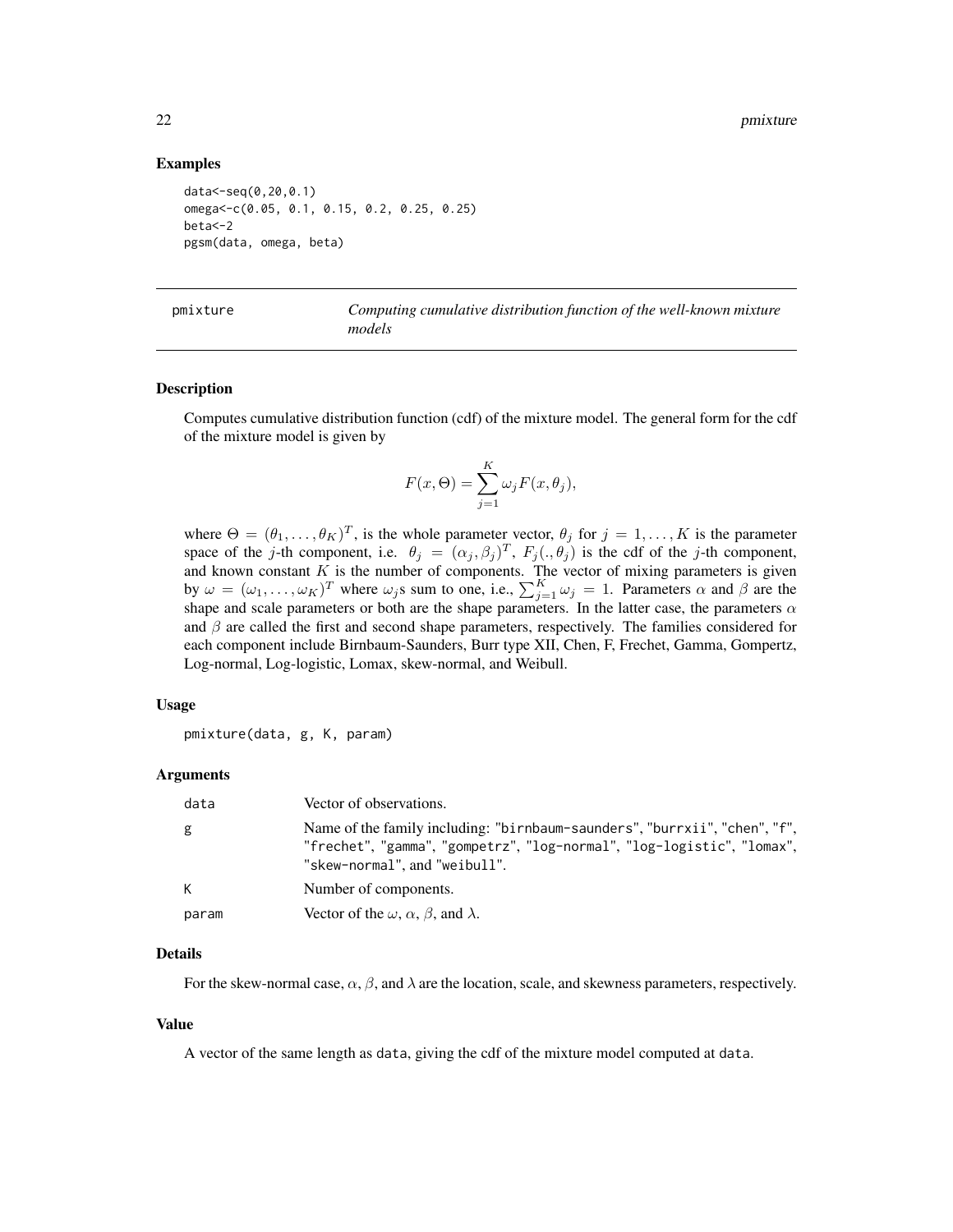# <span id="page-22-0"></span>rgsm 23

# Author(s)

Mahdi Teimouri

# Examples

```
data<-seq(0,20,0.1)
K < -2weight<-c(0.6,0.4)
alpha < -c(1,2)beta<-c(2,1)param<-c(weight,alpha,beta)
pmixture(data, "weibull", K, param)
```
rgsm *Simulating realizations from the gamma shape mixture model*

# Description

Simulates realizations from a gamma shape mixture (GSM) model with probability density function given by

$$
f(x,\Theta) = \sum_{j=1}^{K} \omega_j \frac{\beta^j}{\Gamma(j)} x^{j-1} \exp(-\beta x),
$$

where  $\Theta = (\omega_1, \ldots, \omega_K, \beta)^T$  is the parameter vector and known constant K is the number of components. The vector of mixing parameters is given by  $\omega = (\omega_1, \dots, \omega_K)^T$  where  $\omega_j$ s sum to one, i.e.,  $\sum_{j=1}^{K} \omega_j = 1$ . Here  $\beta$  is the rate parameter that is equal for all components.

# Usage

rgsm(n, omega, beta)

# Arguments

| n     | Vector of observations.          |
|-------|----------------------------------|
| omega | Vector of the mixing parameters. |
| beta  | The rate parameter.              |

#### Value

A vector of length n, giving random generated values from GSM model.

#### Author(s)

Mahdi Teimouri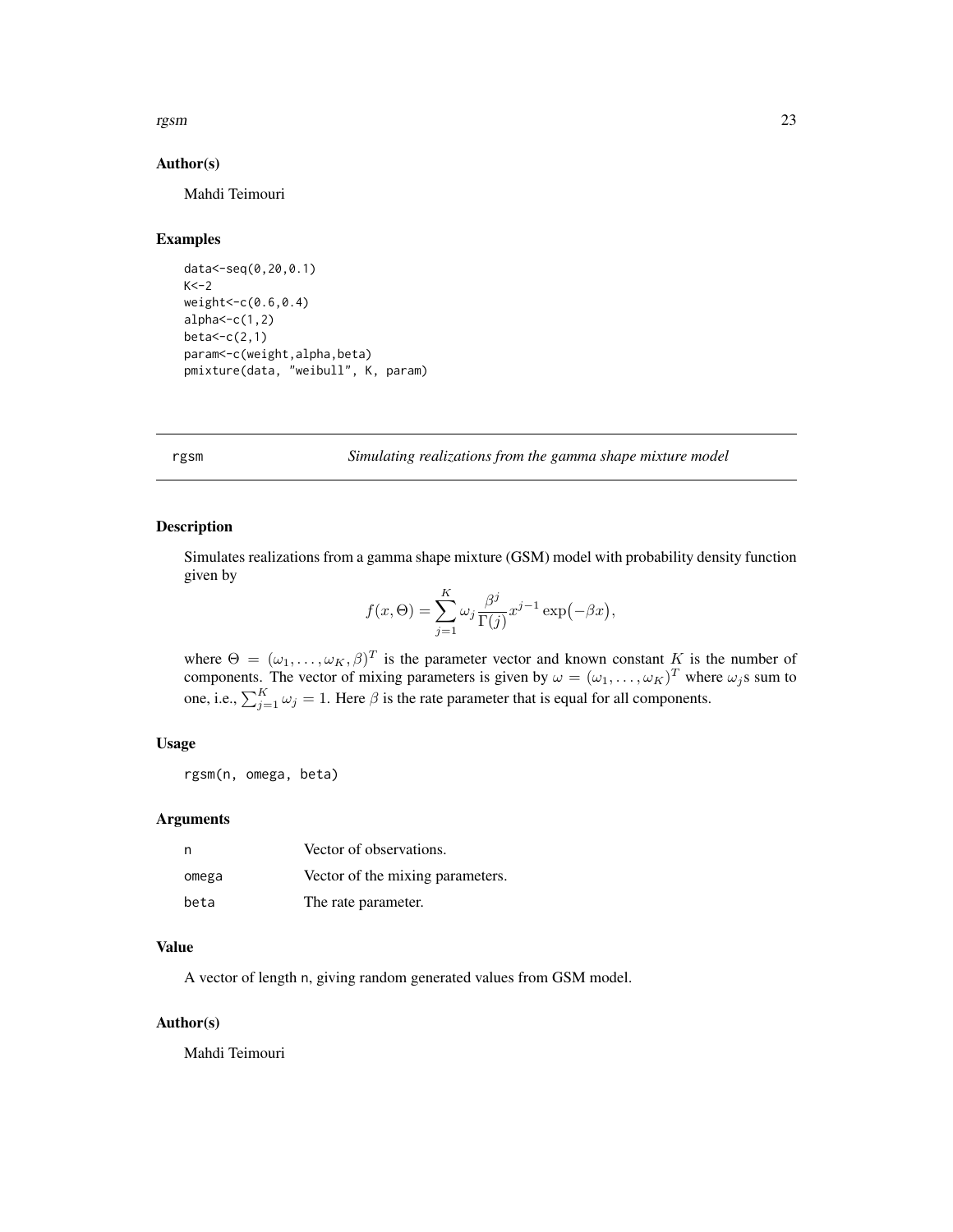# <span id="page-23-0"></span>References

S. Venturini, F. Dominici, and G. Parmigiani, 2008. Gamma shape mixtures for heavy-tailed distributions, *The Annals of Applied Statistics*, 2(2), 756–776.

# Examples

```
n<-100
omega<-c(0.05, 0.1, 0.15, 0.2, 0.25, 0.25)
beta<-2
rgsm(n, omega, beta)
```
rmixture *Generating random realizations from the well-known mixture models*

# Description

Generates iid realizations from the mixture model with pdf given by

$$
f(x, \Theta) = \sum_{j=1}^{K} \omega_j f(x, \theta_j),
$$

where K is the number of components,  $\theta_j$ , for  $j = 1, \ldots, K$  is parameter space of the j-th component, i.e.  $\theta_j = (\alpha_j, \beta_j)^T$ , and  $\Theta$  is the whole parameter vector  $\Theta = (\theta_1, \dots, \theta_K)^T$ . Parameters  $\alpha$  and  $\beta$  are the shape and scale parameters or both are the shape parameters. In the latter case, parameters  $\alpha$  and  $\beta$  are called the first and second shape parameters, respectively. We note that the constants  $\omega_j$ s sum to one, i.e.,  $\sum_{j=1}^K \omega_j = 1$ . The families considered for the cdf f include Birnbaum-Saunders, Burr type XII, Chen, F, Fr\'echet, Gamma, Gompertz, Log-normal, Log-logistic, Lomax, skew-normal, and Weibull.

# Usage

rmixture(n, g, K, param)

#### Arguments

| n,    | Number of requested random realizations.                                                                                                                                             |
|-------|--------------------------------------------------------------------------------------------------------------------------------------------------------------------------------------|
| g     | Name of the family including "birnbaum-saunders", "burrxii", "chen", "f",<br>"frechet", "gamma", "gompetrz", "log-normal", "log-logistic", "lomax",<br>"skew-normal", and "weibull". |
| K     | Number of components.                                                                                                                                                                |
| param | Vector of the $\omega$ , $\alpha$ , $\beta$ , and $\lambda$ .                                                                                                                        |

#### Details

For the skew-normal case,  $\alpha$ ,  $\beta$ , and  $\lambda$  are the location, scale, and skewness parameters, respectively.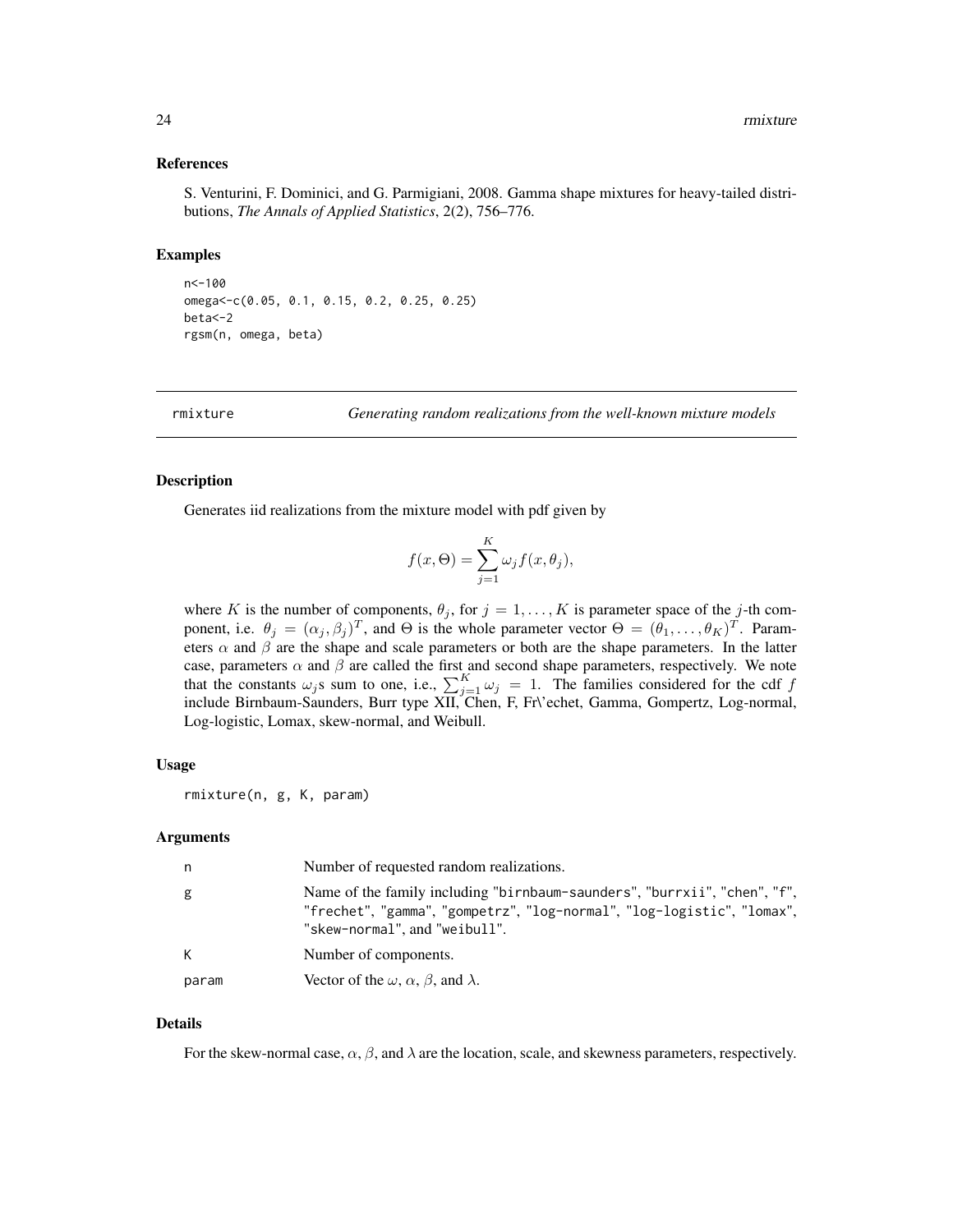<span id="page-24-0"></span> $SW$  25

# Value

A vector of length  $n$ , giving a sequence of random realizations from given mixture model.

# Author(s)

Mahdi Teimouri

# Examples

```
n<-50
K < -2weight<-c(0.3,0.7)
alpha < -c(1,2)beta<-c(2,1)
param<-c(weight,alpha,beta)
rmixture(n, "weibull", K, param)
```
SW *Southern loblolly pine plantation*

# Description

Tree list from a U.S. Forest Service Forest Inventory and Analysis (FIA) plot PLT\_CN 259082471010854 measured in 2011 and represents a typical loblolly pine plantation.

# Usage

data(SW)

# Format

A data frame containing 18 trees (rows) and two columns. Columns are the trees' scientific name and diameter at breast height in inches.

# References

<https://www.fia.fs.fed.us/library/database-documentation>

welcome *Starting message when loading ForestFit*

# Description

It contains a welcome message for user of ForestFit.